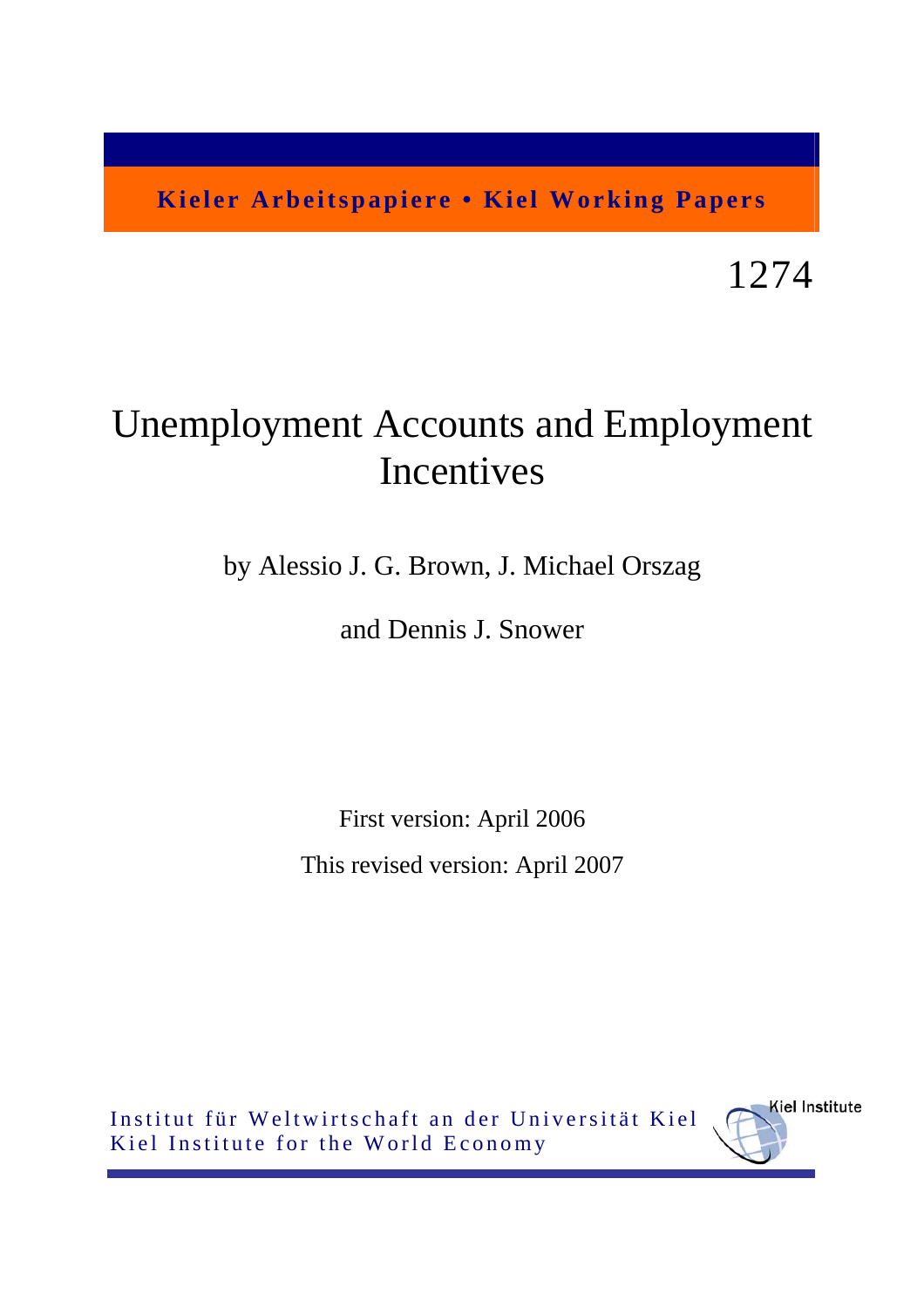## Unemployment Accounts and Employment Incentives

Alessio J. G. Brown<sup>a</sup>. J. Michael Orszag<sup>b</sup> and Dennis J. Snower<sup>a</sup>  ${}^{\rm a}$ Kiel Institute for the World Economy and Kiel Christian-Albrechts-University,  ${}^{\rm b}$ Watson Wyatt Worldwide

revised version 11 April 2007

#### Abstract

We explore the far-reaching implications of replacing current unemployment benefit (UB) systems by an unemployment accounts (UAs) system. Under the UAs system, employed people are required to make ongoing contributions to their UAs and the balances in these accounts are available to them during periods of unemployment. The government is able to undertake balanced-budget interpersonal redistributions among the UAs. At the end of their working lives, people could transfer the remaining balances on their UAs into their pensions. We present an analytical framework to analyse the incentive effects of UAs and calibrate our model for the high unemployment countries of Europe. Our results suggest that this policy reform would significantly change people's employment incentives and could achieve reductions in unemployment without reducing the level of support to the unemployed.

Keywords: unemployment benefits; unemployment accounts; redistribution; employment; unemployment;

JEL classification: I38, J22, J32, J38, J64, J65, J68

Address: Kiel Institute for the World Economy<br>Duesternbrooker Weg 120 Fax: +49 431 8814-501 Duesternbrooker Weg 120<br>24105 Kiel 24105 Kiel E-Mail: alessio.brown@ifw-kiel.de

UK

dennis.snower@ifw-kiel.de

Watson Wyatt Telephone: +44 1737 241144 Watson House Fax: +44 1737 2414961<br>Reigate Surrey RH2 9PQ E-Mail: michael.orszag@watsonwyatt.com E-Mail: michael.orszag@watsonwyatt.com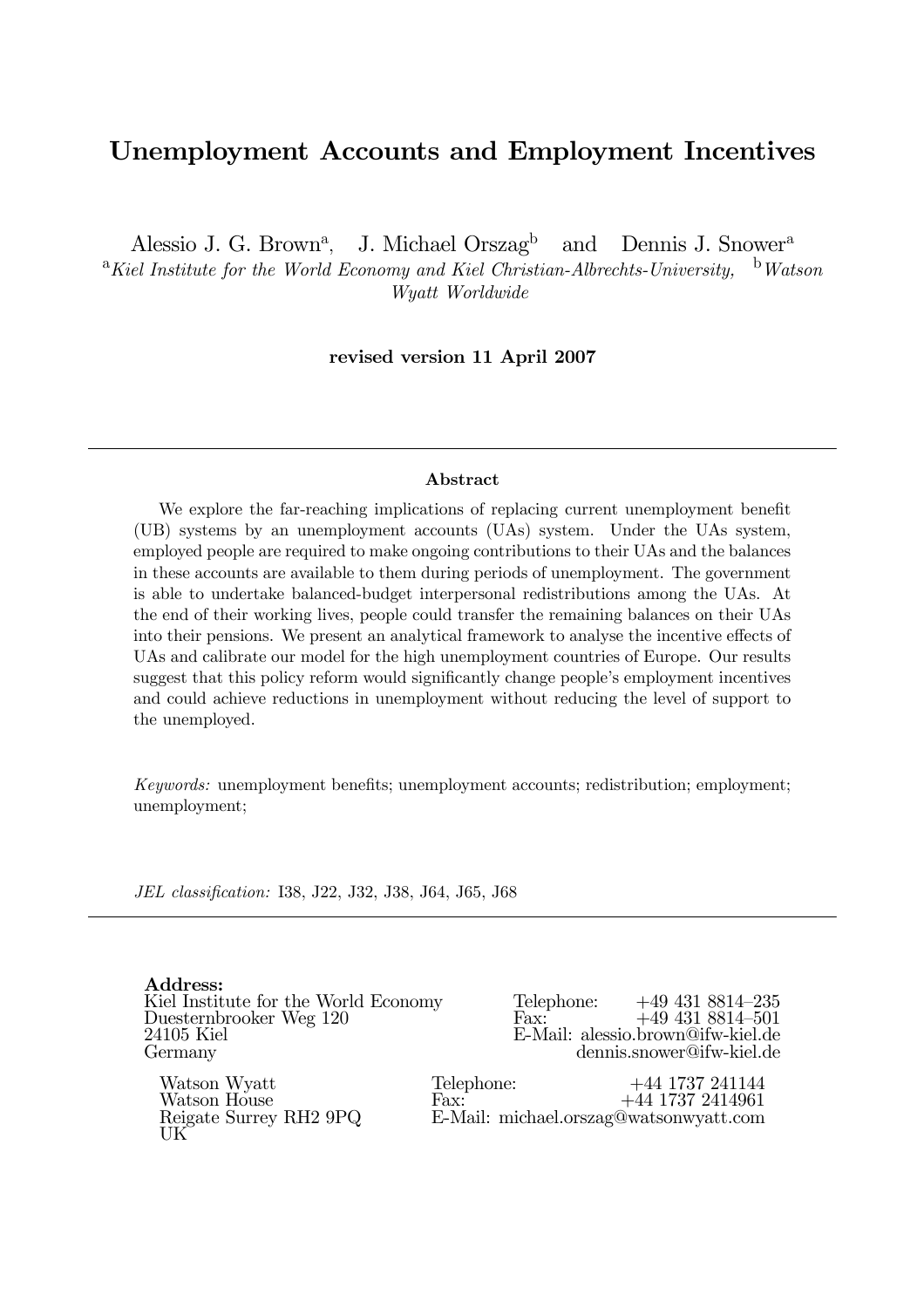## 1 Introduction $1$

This paper explores the implications of reforming labor market policy to replace the *unemploy*ment benefit (UB) system, in which the unemployed receive benefits that are financed through taxes on the employed, with an *unemployment accounts (UAs) system*. Under unemployment accounts, people have individual unemployment accounts, to which they make ongoing contributions when they are employed. The balances in these accounts are then drawn upon during periods of unemployment. These withdrawals from UAs substitute for unemployment benefits. UAs are hence compulsory saving to provide security against the income loss of unemployment. A UAs system need not, and in our view should not, remove redistribution and equity as design considerations. To achieve its equity objectives in a UAs system, the government can make balanced-budget interpersonal redistributions among the UAs, taxing the accounts of higherincome people and subsidising those of lower-income people. At the end of their working lives, people could transfer the remaining balances on their UAs into the pension accounts.

The same principle can equally well be applied to incapacity benefits: Current incapacity benefits could be transformed into incapacity accounts. People could draw on these accounts while they are incapacitated and, when they retire, use the remaining balances to top up their pensions.

This paper presents a simple model of how switching from the UB to the UAs system would affect people's incentives to work and search for jobs. We then calibrate this model for the high-unemployment countries of Europe and examine the employment and welfare implications of the switch.

In practice, the UAs system would run along the following general lines.<sup>2</sup> Each employed worker contributes a fixed mandatory minimum amount to his or her account each month. Voluntary contributions in excess of the minimum amount are allowed. Upon becoming unemployed an individual is entitled to withdraw a predetermined maximum amount per month. Smaller withdrawals are also allowed.

When a person's account balance is zero, the person is entitled to unemployment assistance, on the same terms and conditions as under the current UB system. In addition, as noted, the government can subsidise the contributions of low-income people. Both these expenditures are financed by taxing contributions of other unemployment account holders. When people's UAs balances are sufficiently high, they can use the surplus funds for other purposes; and, as noted, when they retire, their remaining UAs balances can be used to top up their pensions.<sup>3</sup>

The UAs system can be run on a pay-as-you-go (PAYG) or fully funded basis.<sup>4</sup> If the UAs system is fully funded, then the contribution rates can be set in an actuarially fair manner so that, for all the UAs of a particular age cohort in the economy, the discounted value of aggregate minimum benefits is equal to the discounted value of aggregate contributions.<sup>5</sup> If the UAs system is run on a PAYG basis, cross-subsidisation of accounts would also extend

<sup>1</sup>We would like to thank Toke Aidt, Willem Buiter, Michael Burda, Kai Carstensen, Guido Friebel, Pierre-Yves Geoffard, Laszlo Goerke, Per Krussel, Thomas Piketty, Chris Merkl, Ruud de Mooij, Joachim Scheide and Stephen Yeo for valuable comments.

 $2$ In the model below, we simplify several aspects of this account for the sake of analytical simplicity and transparency.

<sup>&</sup>lt;sup>3</sup>An unemployed person could also be permitted to use a portion of his UAs balance to provide employment vouchers to employers who employ him. See Orszag and Snower (2000).

<sup>&</sup>lt;sup>4</sup>This aspect is potentially important, for a standard criticism of personalized accounts in other areas of the welfare state (such as pensions, health care, or education) is that they are typically viewed as fully funded systems, and most OECD countries appear to lack the political will to embark on a quick transition to such systems from the current PAYG systems.

<sup>&</sup>lt;sup>5</sup>This method could ensure that generational accounts are in balance. But since some of the UAs balances of higher-income individuals would be used to subsidize the contributions of low-income individuals and finance unemployment assistance, the contribution rates would not be actuarially fair for each individual.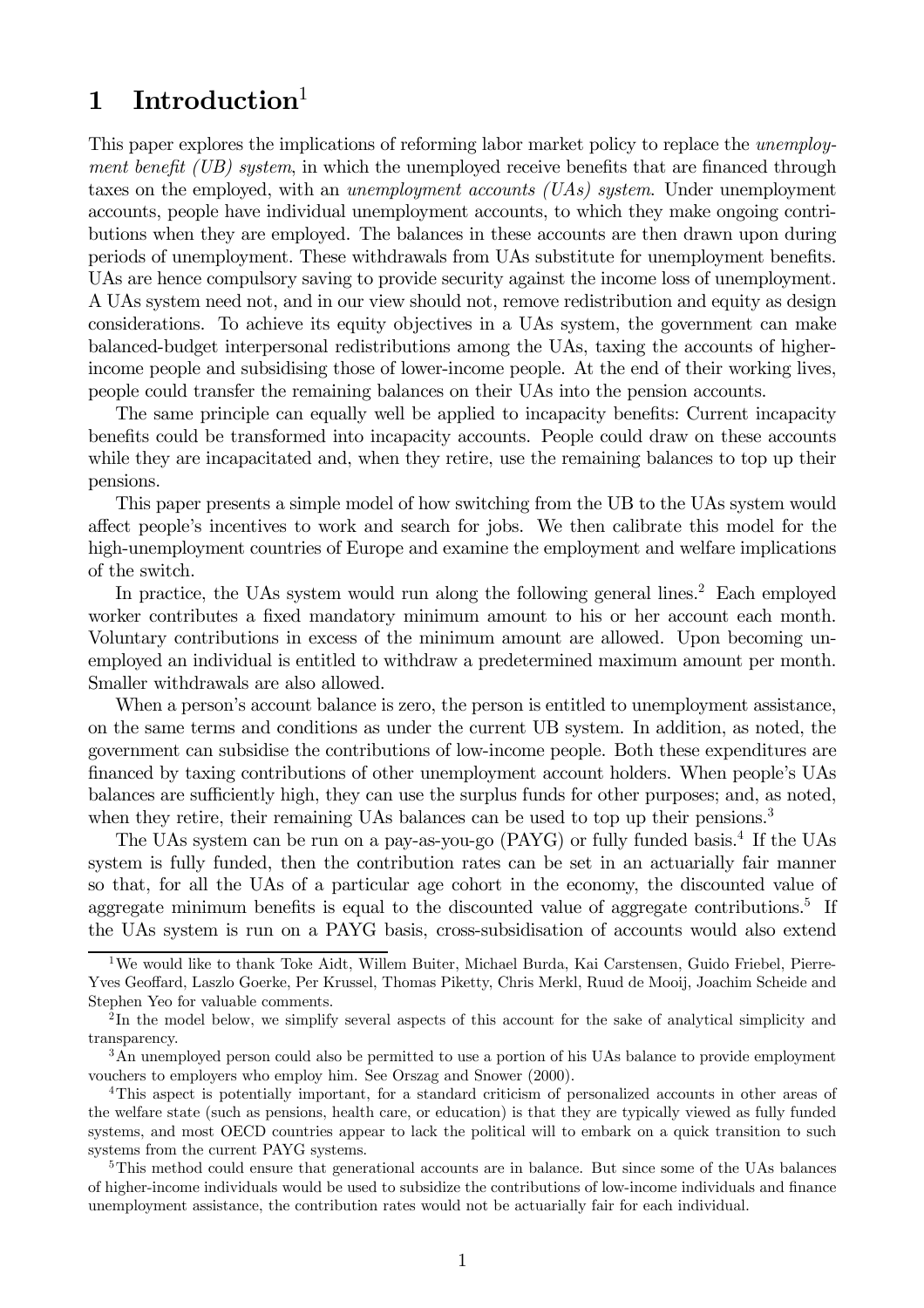across generations. In particular, a part of the UAs balances of young people then finances the withdrawals of older people.

Since the UAs system is compatible with both PAYG and fully funded schemes, the transition from the former to the latter can proceed at any pace desirable. The closer the system is to being fully funded, the more discretion people can be given in determining who is to manage their UAs, the government or private sector financial institutions. The investment activity of the latter institutions would of course have to be regulated so as to protect individuals.<sup>6</sup>

While UAs are in principle savings accounts, they involve two main advantages over the laissez-faire stance of simply letting people save whatever they want to protect themselves from the income loss of unemployment. First, UAs with mandatory contributions mitigate the moral hazard problem, namely, that individuals - knowing that the government will support them in unemployment regardless of how much they have saved - will have insufficient incentive to save enough.<sup>7</sup> And second, the UAs system also fulfills a redistributive function, whereby people who are unable to support themselves out of their savings receive support from others.<sup>8</sup>

Intuitively, the case for switching from the UB to the UAs system is straightforward. Current UB systems, broadly speaking, provide unemployment benefits under the condition that the recipients are unemployed and benefits are financed through taxes falling primarily on the employed. When unemployed people find jobs, their benefits generally are withdrawn (in whole or in part) and taxes are imposed. In effect, under an UB system, people are rewarded for being unemployed (through unemployment benefits) and penalised for being employed (through taxes). The UB system thereby creates an externality, distorting the incentives to work and save, since the unemployed impose costs on the employed.

The unemployed do not take the full social costs of their unemployment into account when seeking jobs. In this way, the UB system depresses job search and thereby stimulates unemployment. Furthermore, the employed do not receive full compensation for the social benefits from their employment and thus, if the relevant substitution effect dominates the income effect, they will work less hard than they otherwise would have. Thereby, the UB system may depress productivity and thereby reduce employment.

Not all of the unemployment benefits and taxes under the UB system are interpersonal redistributions. On the contrary, most of the people who are unemployed at one point in time are employed at other times, and thus part of the taxes they pay when they are employed serve to pay the benefits when they are unemployed, i.e. they are in effect paying themselves. This is an "intrapersonal" redistribution in the form of intertemporal income smoothing, rather than an interpersonal redistribution. These intrapersonal redistributions are handled inefficiently under the UB system, since both the taxes and the benefits create externalities that promote unemployment.<sup>9</sup>

<sup>&</sup>lt;sup>6</sup>Implementing a fully funded system poses many choices on how to invest the funds. Whether these yield additional gains is subject to dispute, e.g. Shiller (2005) criticises the specific life-cycle portfolio plan of the personal accounts proposal for social security in the US. We focus on different implications: our accounts cover unemployment (instead of pensions) and we focus on the resulting employment incentives.

<sup>7</sup>Along the same line, maximum withdrawal rates avoid excessive withdrawals.

<sup>&</sup>lt;sup>8</sup>Barro (2005) argues that, for pension accounts, there is no good reason to go beyond the minimum standard of living, as voluntary saving should be sufficient above this minimum payout. Our proposal, by contrast, deals with unemployment accounts and provides support up to the level of existing unemployment benefits, which presumably often exceed Barro's "minimum standard of living." It is worth noting that in a stochastic world, guaranteeing a minimum standard of living naturally has adverse employment incentives on people whose income lies above the minimum since, ex ante, they are not certain whether their income will exceed or fall short of the minimum level. We show that such disincentives are substantially smaller under a UAs system than under UB.

<sup>9</sup>Several empirical studies have illustrated that intrapersonal redistributions play a dominant role in total social expenditures. Among others, Björklund (1993) reports, that lifetime incomes are distributed more equally than annual incomes. Estimates on which portion of total social expenditure actually is redistributed between individuals' lifetime incomes (i.e. interpersonal redistribution) have been provided for a number of countries: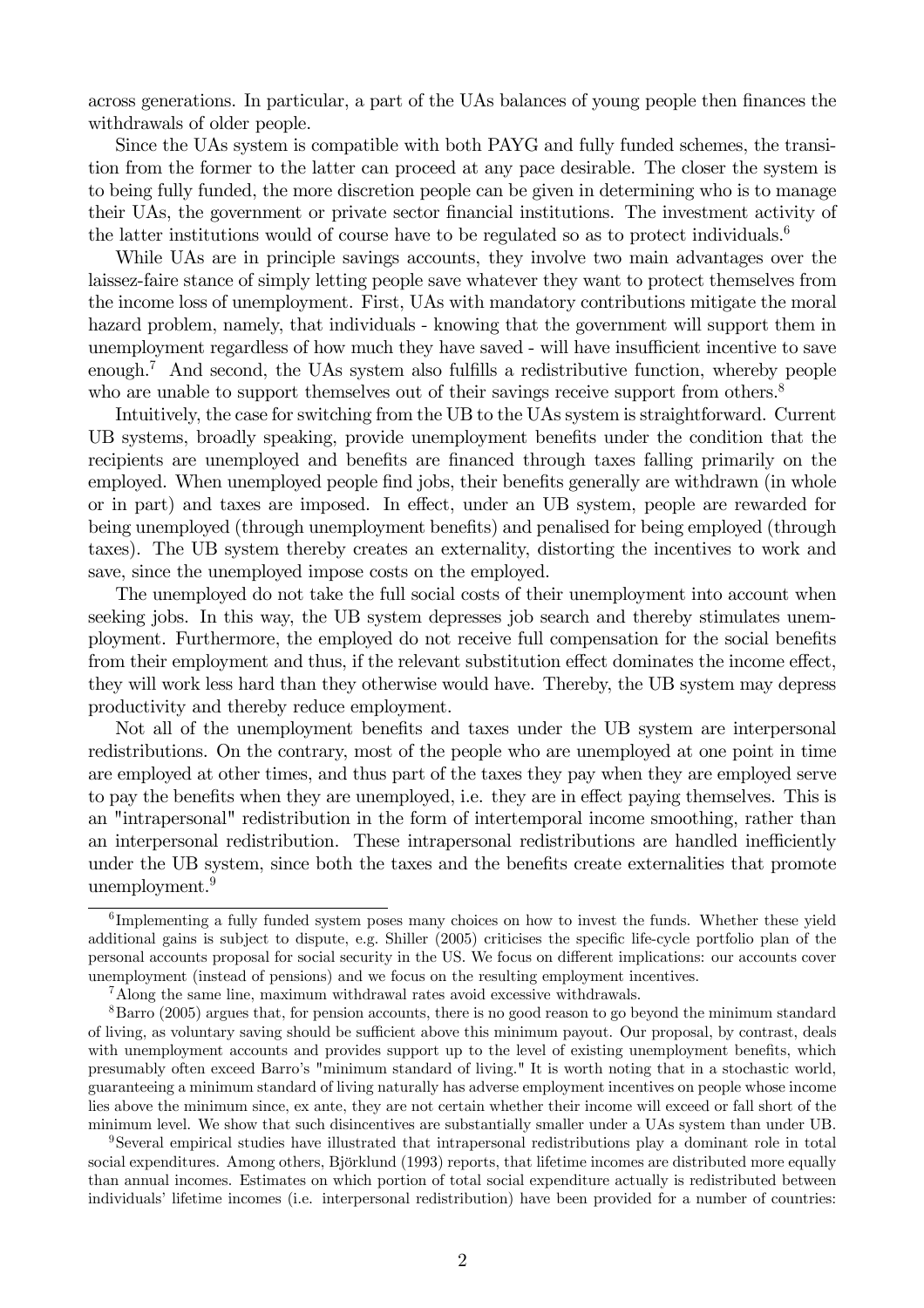The UAs system alleviates these externality problems. For when an unemployed person makes withdrawals from his UAs, he is thereby diminishing the amount of funds that are available to him later on. Thus, in comparison to the UB system, the unemployed internalise more of the social costs of their unemployment and thus have greater incentives to search for jobs. When an employed person makes contributions to her UAs, she is thereby increasing the account balance that she can draw on in the future. Hence, employed people internalise more of the social benefit of their employment than under the UB system and thus have greater incentives to work.

Of course the interpersonal redistributions in the UAs system do create externalities that generate disincentives for job search and for work. But these disincentives are lower than in the UAs system than in the UB system. The reason is that the UAs system redistributes income more efficiently: Since *intra*personal redistributions are conducted through the UAs rather than through taxes, the costs and benefits of these redistributions are internalized by the account holder, whereas under the UB systen an employed person whose taxes pay for her subsequent unemployment benefits does not internalize the costs and benefits. These taxes discourage work effort and these unemployment benefits discourage job search under UBs, whereas the corresponding intrapersonal redistributions under UAs do not. Hence, UAs generates less unemployment and thus there is less need for interpersonal redistributions.

In short, under the UAs system the intrapersonal redistributions lead to lower interpersonal redistributions and thereby to higher employment, lower unemployment and higher productivity with out making the unemployed worse off. We will take a first step towards quantifying these effects below.

This paper provides an analytical framework for assessing the labor market implications of switching from the UB to the UAs system. The paper is organised as follows. Section 2 surveys the related literature. Section 3 depicts the UB and the UAs system systems in the context of a simple overlapping-generations model and derives the incentives for job search and work. Section 4 presents a specific analytical form of this model, which is calibrated in Section 5 for European high-unemployment countries. The calibration is used to derive how the switch from the UB to the UAs system affects unemployment and welfare. Section 6 concludes.

## 2 Related Literature

Individual welfare accounts are widely discussed in the public debate on welfare reform and have also been put into practice in several countries.<sup>10</sup> Practical proposals for unemployment accounts (individual accounts to cover income loss from unemployment) have been made by various authors, $^{11}$  but have been only implemented recently in Chile. The UAs system in Chile includes a so-called Solidarity Fund to provide minimum unemployment benefits if the

for Sweden 24%, Fölster (1997); for Denmark 26%, Sørensen et al.; for Australia 48-62% and for Great Britain 29-38%, Falkingham and Harding (1996).

 $10$ The most comprehensive accounts system is that of the Singaporean Central Provident Fund. See Choon and Tsui (2003) and Asher (1994), (1995) for a description.

<sup>11</sup>For early discussions see Topel (1990), Coloma (1996) and Cortázar (1996). For further proposals for UAs and integrated systems encompassing UAs and pensions see Brunner and Colarelli (2004), Feldstein and Altman (1998), Graetz and Mashaw (1999), Fernandez (2000), Guasch (2000), Kock and Butter (2001), Esguerra et al (2001) and (2002), Fölster et al (2003a), (2003b), Sørensen (2003), Bovenberg and Sørensen (2004), Stiglitz and Yun (2005), Kling (2006). For porposals of explicitly more comprehensive system of welfare accounts also covering health, education, etc. - see Orszag and Snower (1997), Fölster (1997) and (1999), Fölster and Tromimov (1999), Fölster et al (2003a), (2003b) and Sørensen et al. (2006). For an overview of different forms of UAs see Vodopivec (2006).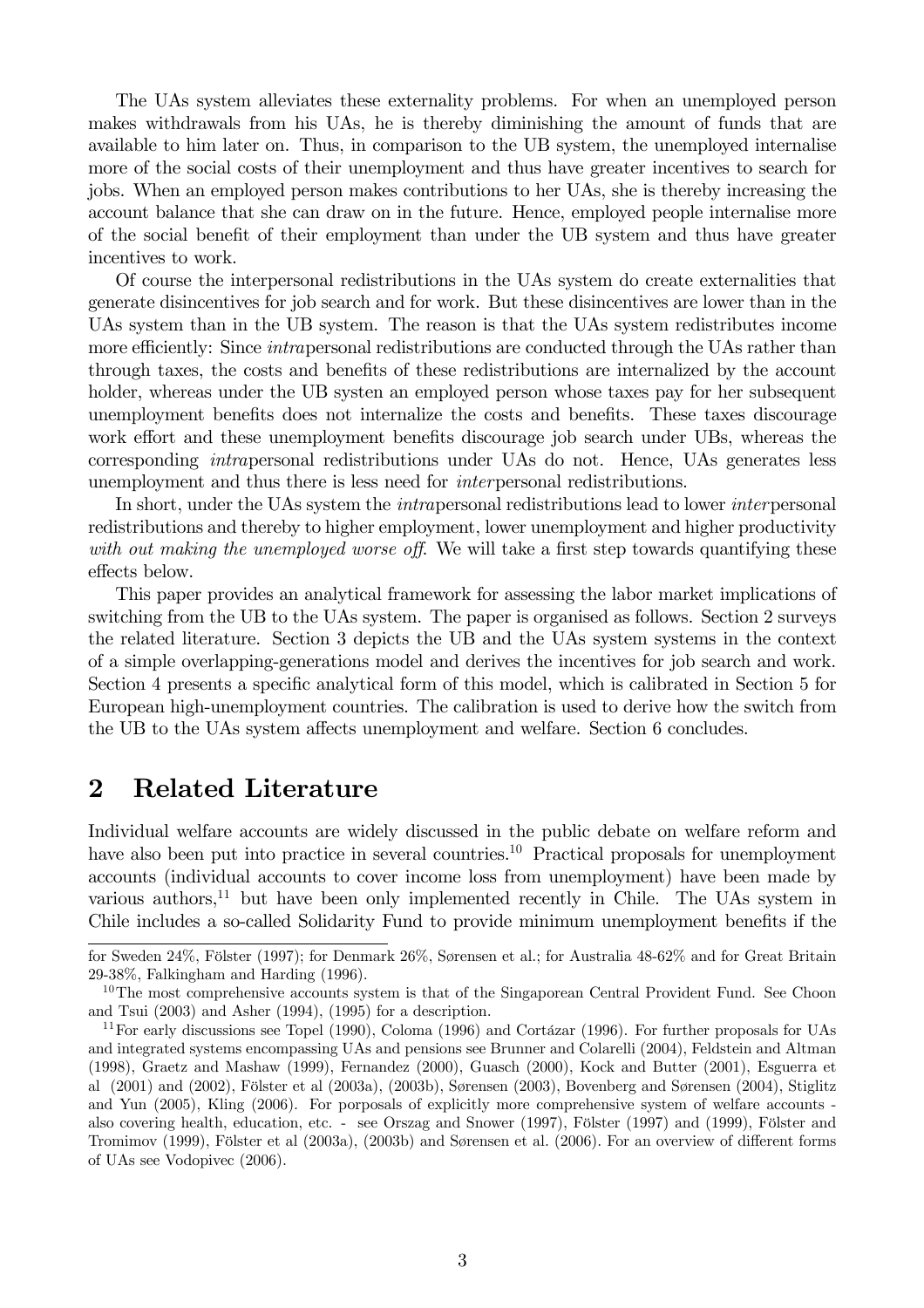account balances are insufficient to provide the benefit payment.<sup>12</sup> Unemployment accounts in a different sense - essentially severance savings accounts - have been implemented several Latin American countries and in Austria.<sup>13</sup> In contrast to our proposal, these are not a substitute for the unemployment benefit system.<sup>14</sup>

Our theoretical analysis of UAs must be distinguished from the literature on optimal unemployment insurance15. While the latter is concerned with the optimal design of the UB system (amounts, duration, time-path, eligibility, etc.), we take these features as given and focus on replacing the existing unemployment benefit system by personalised accounts and examine the impact of this shift on the employment incentives.

These effects are largely ignored in the existing applied literature on mandatory savings accounts in general and UAs specifically. Specifically, much of this literature has two undesirable features: (i) the analysis is static and thereby ignores the intertemporal effects that are inherently important in an account system and (ii) only mechanical impact effects (based on existing behavior patterns) are investigated, rather than changes in employment behavior as result of the institutional switch to UAs. Various authors examine empirically the feasibility of establishing an accounts system, as well as its distributional and government budget impacts: Feldstein and Altmann (1998) examine UAs for the US, Vodopivec and Rejec (forthcoming) for Estonia, Fölster (1999), (2001) and Fölster et al. (2003a) investigate comprehensive welfare accounts for Sweden, Yun (forthcoming) simulates a specific integrated proposal for Korea and Kling (2006) simulates his specific reform proposal for the US. While these studies claim that UAs would improve employment incentives substantially, they do not take people's response to these incentives into account.<sup>16</sup> While Sørensen et al.  $(2006)$ , who estimate a specific proposal for reform for the Danish welfare state, take people's responses into account, their analysis is static and thereby ignores intertemporal effects.

We explicitly derive the resulting incentive effects within an intertemporal behavioural model and quantify the resulting responses. Similiar models have been used to assess the welfare and government budget effects of integrated account systems encompassing unemployment insurance and pensions. These analyses, however, do not address the incentive and employment effects resulting from a shift from an unemployment benefit system to UAs, which are of concern here. For example, Hopenhayn and Hatchondo (2002) provide a cost-benefit analysis in terms of welfare and government cost savings for alternative specifications of UAs for Estonia.17 Bovenberg and Sørensen (2004) and Sørensen (2003) examine a specific proposal for comprehensive welfare accounts for Denmark and show that it could be self-financing and lead to a welfare gain.

Moreover, Stiglitz and Yun (2005) examine the optimal degree of integration of tax-financed unemployment benefits with government provision of pension-funded borrowing. The authors show improved job search incentives and the resulting welfare gains, which though are mainly a

<sup>15</sup>See for a survey Karni (1999) and for a recent paper e.g. Shimer and Werning (2005).

<sup>16</sup>For example, Feldstein and Altmann (1998) merely present results for the assumption that as a result of possible behavioral responses unemployment duration is reduced by 10% or 30%.

<sup>17</sup>This analysis complements the accounting analysis by Vodopivec and Rejec (forthcoming)

 $12$ For the mechanics of the system in Chile see Acevedo et al (forthcoming), Sehnbruch (2006), Conerly (2002) and ILO (2001).

<sup>13</sup>For Latin America see Mazza (2000), Jaramillo and Saavedra (2005), Ferrer and Riddell (forthcoming), specifically for the Colombian reform see Kugler (1999) and (2005) and for the Austrian reform see Koman et al (forthcoming). For a proposal for Korea see Hur (forthcoming).

<sup>&</sup>lt;sup>14</sup>While severance and seniority payments are similar to unemployment benefits in that they provide cash compensation in the case of unemployment, they differ as well in objectives as in creating externalities and in crucial design features. For a general discussion see Parsons (2004), Holzmann (2005), Vodopivec (2006) and Holzman et al (forthcoming). Furthermore, in these countries severance payment accounts exist parallel to unemployment benefit systems, thereby, our proposal applies also to these countries. Both types of these accounts could well be integrated, but this goes beyond the scope of this paper.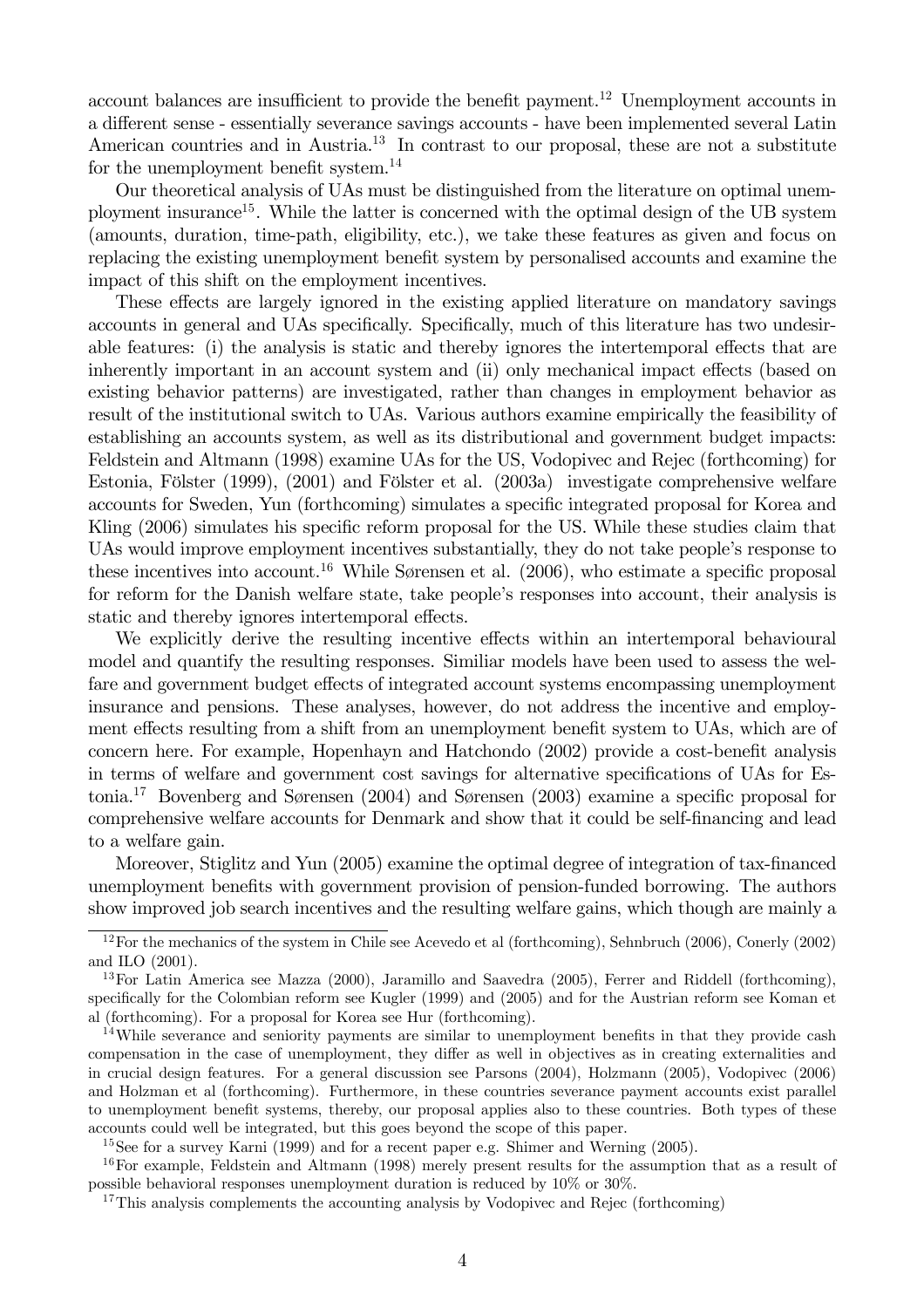result of their assumption of capital market imperfections. In contrast, we examine the incentive effects for search and work effort under the assumption of perfect capital markets, thereby explicitly disregarding any effects resulting from creating a channel for consumption smoothing. Our effects result from a higher efficiency in the redistribution of income. Goerke (2003) investigates in a trade union model the employment and welfare consequences of integrated UAs which operate solely via the wage, he thereby fully ignores individual work and search effort decisions. We explicitly shed light on the channels whereby the shift from an UB to an UAs system raises the search and work incentives and show that a more efficient redistribution of income via UAs would significantly improve welfare and reduce unemployment.

## 3 The General Model

Workers in our model live for two periods: in the first period the worker is "young", in the second period she is "old". The worker's possible labor market states are illustrated in Figure 1. Upon entering the workforce, each worker faces a predetermined probability  $h_e$  of becoming employed and a probability  $(1-h_e)$  of remaining unemployed. Let  $V(y, n)$  and  $V(y, u)$  be the discounted lifetime utilities of an employed and unemployed young worker, respectively. Then the discounted lifetime utility of an entrant  $(e)$  to the workforce is:

$$
V(e) = h_e V(y, n) + (1 - h_e) V(y, u)
$$
\n(1)



Figure 1: Structure of the Model

A young, employed worker  $(y, n)$  faces a probability  $f_y$  of being fired at beginning of the second period, in which case he turns into an old, short-term unemployed  $(o, su)$  worker. With probability  $(1 - f_y)$  he is retained in the second period, in which case he and turns into an insider  $(i)$ , i.e. an employed incumbent worker.

Finally, a young, unemployed worker  $(y, u)$  faces a probability  $h_y$  of being hired at the beginning of the second period, whereupon he becomes an old, short-term employed worker  $(o, sn)$ . With probability  $(1 - h_y)$  the young, unemployed  $(y, u)$  does not find a job in the second period and becomes an old, long-term unemployed worker  $(o, lu)$ .

Thus, the unemployment rate of young workers is

$$
u_y = (1 - h_e) \tag{2}
$$

and the unemployment rate of old workers is

$$
u_o = (1 - h_e) (1 - h_y) + h_e f_y.
$$
\n(3)

For simplicity, we define the categories "young" and "old" so that both generations are of equal size and the overall unemployment rate is  $u = \frac{1}{2}(u_y + u_o)$ .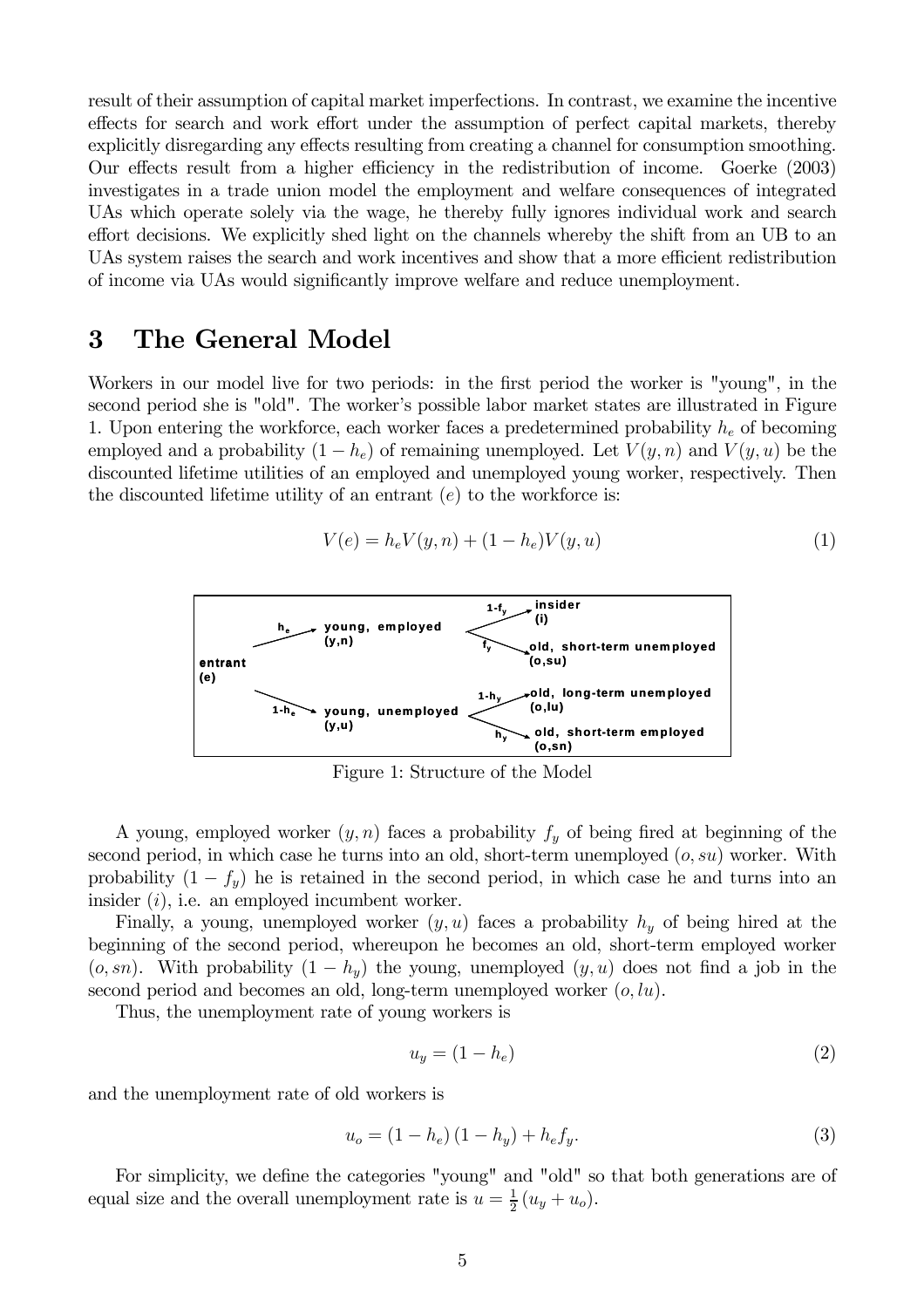Unemployed workers divide their time between leisure and job search; employed workers divide their time between on-the-job leisure (e.g. shirking) and work. The hiring rates in our model depend on search intensity (i.e. the length of time unemployed workers spent searching), and the firing rates depend on work effort (i.e. the length of time spent working), which determines the worker's productivity. Workers make their leisure and consumption decisions so as to maximise their discounted lifetime utilities, taking into account the effects of their leisure choices on the hiring and firing rates.18

For simplicity, entrants are assumed to devote all their time to job search, and thus the entrants' hiring rate  $h_e$  may be taken as an exogenously given constant. All old workers are assumed to exert a given, fixed level of effort, since they maintain their current (un)employment state and die in the following period. Thus search and work incentives in our model can be assessed simply by examining the leisure and consumption decisions of young workers.

Workers are assumed to have access to capital markets, so that they are able to save their current income or borrow against their future incomes at the market interest rate. This assumption is of particular interest in our context, since it allows us to explore the degree to which savings are a substitute for unemployment accounts. By assuming perfect capital markets, we bias our model against unemployment accounts. With imperfect capital markets, unemployment accounts would increase economic efficiency, at least with voluntary contribution levels, by providing households with a channel for transferring purchasing power through time.

#### 3.1 Job Search and Work Effort Decisions

As noted, the hiring rate  $h_y$  for young unemployed workers  $(y, u)$  depends inversely on their leisure  $l_{y,u}$ : the more leisure they consume, the less time they spend on job search and thus the fewer jobs they are likely to find. The firing rate  $f_y$  for young, employed workers  $(y, n)$ depends positively on their leisure  $l_{y,n}$ : workers who shirk (indulge in more leisure) when young are less likely to be productive when old because of "learning by doing", and thus, more likely to be fired by the firm. (The microfoundations of the hiring and firing functions are presented in appendix A.1.)

A young, employed worker  $(y, n)$  has the period utility  $v(c_{y,n}, l_{y,n})$ , where  $c_{y,n}$  is consumption and  $l_{y,n}$  is the worker's leisure. In the second time period, he receives an old, short-term unemployed worker's utility  $V(o, su)$  with probability  $f_v(l_{u,n})$ , and an insider's utility  $V(i)$  with probability  $(1 - f_y(l_{y,n}))$ . Since the leisure of the old worker is fixed and the young worker transfers unconsumed income into the second period,  $V(i)$  and  $V(o, su)$  are determined by the young worker's consumption decision.

The young, employed worker maximises the present value of utility over leisure  $l_{y,n}$  and consumption  $c_{y,n}$ :

$$
V(y,n) = \max_{l_{y,n},c_{y,n}} \left[ \nu(c_{y,n}, l_{y,n}) + \beta(f_y(l_{y,n})V(o, su) + (1 - f_y(l_{y,n})) V(i)) \right]
$$
(4)

where  $\beta$  is the discount factor. The first-order conditions for this decision problem are:

$$
v_{l_{y,n}} = \beta f_{l_{y,n}} \left[ V(i) - V(o, su) \right] \tag{5}
$$

$$
v_{c_{y,n}} = -\beta \left[ f_y(l_{y,n}) \frac{dV(o, su)}{dc_{y,n}} + (1 - f_y(l_{y,n})) \frac{dV(i)}{dc_{y,n}} \right]
$$
(6)

In other words, the marginal utility of leisure must be set equal to the discounted marginal firing propensity  $(\beta f_{l_{y,n}})$  times the reward for keeping a job  $([V(i) - V(o, su)])$ . Given diminishing

<sup>&</sup>lt;sup>18</sup>The model is a simple two-period variant of the labor market model developed by Phelps  $(1994)$ . Our innovations include the incorporation of job search and the analysis of unemployment accounts in this setting.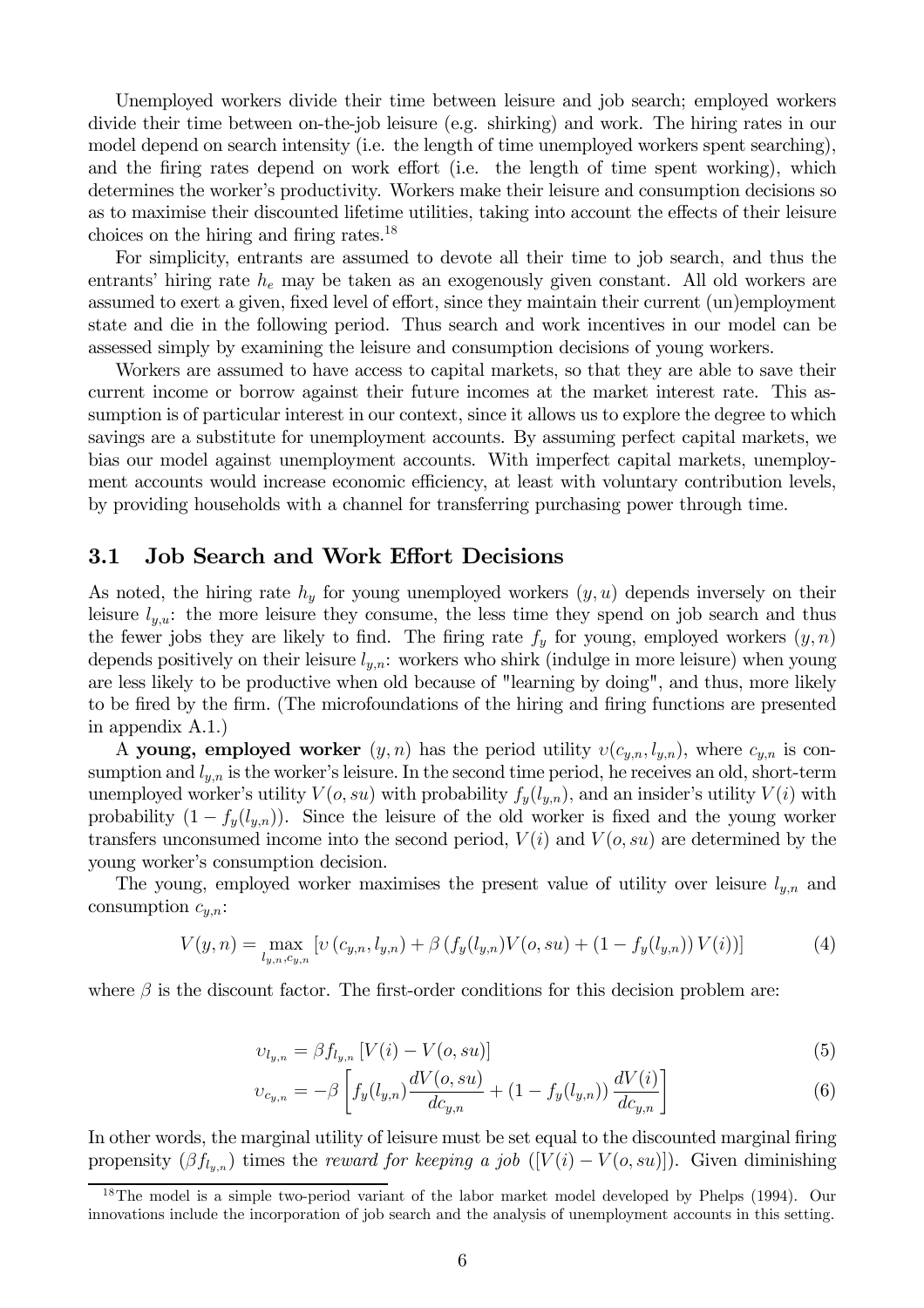marginal utility of leisure, the optimal leisure depends inversely on the reward for keeping a job.<sup>19</sup> Furthermore, the marginal utility of consumption when young  $(v_{c_{u,n}})$  must be equal to the discounted marginal disutility of not consuming when old, which is a weighted average of the consumption sacrificed when being an old, short-term unemployed worker  $\left(\frac{dV(o,su)}{dc_{y,n}}\right)$  and when being an insider  $\left(\frac{dV(i)}{dc_{y,n}}\right)$ . The weights are given by the respective probabilities of being fired  $(f_y(l_{y,n}))$  and being retained  $((1 - f_y(l_{y,n}))).$ 

Along similar lines, a **young, unemployed worker** has a period utility  $v(c_{u,u}, l_{u,u})$ , where  $c_{y,u}$  is the worker's consumption and  $l_{y,u}$  his leisure. In the second time period, she receives the utility of an old, short-term employed worker  $V(o, sn)$  with probability  $h_y(l_{y,u})$ , and the utility of an old, long-term unemployed worker  $V(o, lu)$  with probability  $(1-h_y(l_{y,u}))$ . As above,  $V(o, sn)$  and  $V(o, lu)$  are fixed by the young worker's consumption decision.

Thus, the young, unemployed worker's decision problem is to find the level of leisure  $l_{u,u}$ and consumption  $c_{y,u}$  that maximises the present value of utility:

$$
V(y, u) = \max_{l_{y, u}, c_{y, u}} \left[ v(c_{y, u}, l_{y, u}) + \beta(h_y(l_{y, u}) V(o, sn) + (1 - h_y(l_{y, u})) V(o, lu)) \right]
$$
(7)

The first-order conditions for this problem are:

$$
v_{l_{y,u}} = -\beta h_{l_{y,u}} \left[ V(o, sn) - V(o, lu) \right]
$$
\n(8)

$$
v_{c_{y,u}} = \beta \left[ h_y(l_{y,u}) \frac{dV(o, sn)}{dc_{y,u}} + (1 - h_y(l_{y,u})) \frac{dV(o, lu)}{dc_{y,u}} \right]
$$
(9)

Here, the marginal utility of leisure must be set equal to the discounted marginal hiring propensity  $(-\beta h_{l_{uu}})$  times the reward for seeking a job  $([V(o, sn) - V(o, lu)])$ . As above, diminishing marginal utility of leisure implies that the optimal level of leisure depends inversely on the reward for seeking a job.<sup>20</sup> Accordingly, the marginal utility of consumption when young  $(v_{c_y,u})$ must be equal to the discounted marginal disutility of not consuming when old, which is a weighted average of the consumption sacrificed when being an old, short-term employed worker  $\left(\frac{dV(o, sn)}{dc_{y,u}}\right)$  and when being an old, long-term unemployed worker  $\left(\frac{dV(o, lu)}{dc_{y,u}}\right)$ . Here the weights are given by the respective probabilities of being hired  $(h_y(l_{y,u}))$  and remaining unemployed  $((1 - h_y(l_{y,u})))$ 

An attractive feature of this model is that both job search and work effort are determined by the difference between the value of being employed and that of being unemployed (by the first-order conditions for leisure (eq. 5 and 8)). Below, we will show how the UB and UAs systems have different effects on this difference, which will help explain why the two systems have different unemployment and welfare outcomes.

#### 3.2 The Unemployment Benefit (UB) System

In an unemployment benefit system each unemployed worker receives an exogenously given real unemployment benefit  $b$ , and unemployment benefits are financed through a payroll tax, where

 $19$ This is true if (as assumed below) leisure and consumption are complements or weak substitutes. If they were sufficiently strong substitutes, then the decrease in period one consumption might lead to a sufficient increase in the marginal utility of leisure to counterbalance the effect on leisure from the reward for remaining employed.

 $^{20}\text{As}$  in the previous footnote, this is true if (as assumed below) leisure and consumption are complements or weak substitutes.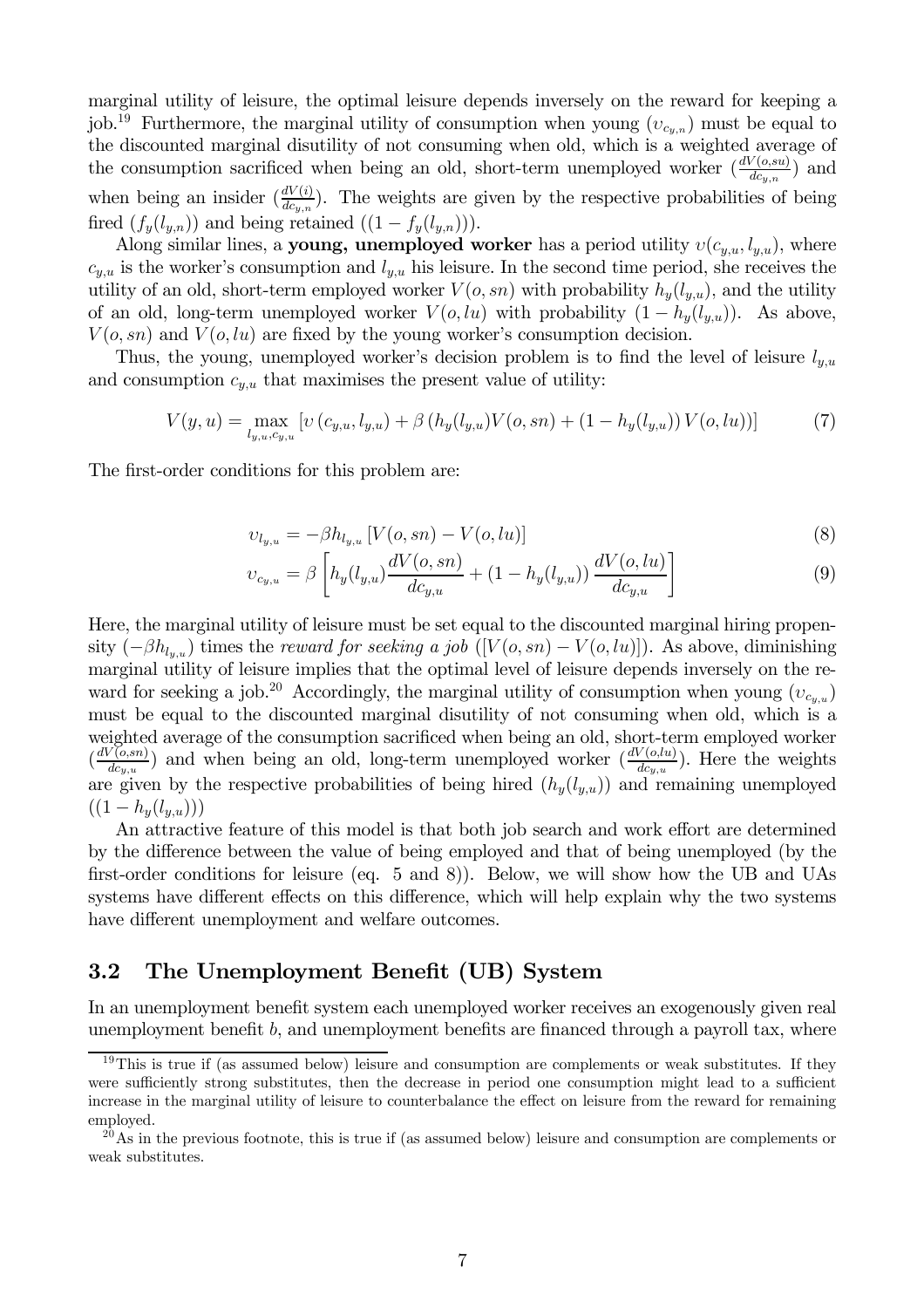$\tau$  is the payroll tax rate.<sup>21</sup> For simplicity, all employed workers are assumed to receive the same, exogenously given wage  $w$ , normalised to unity.<sup>22</sup>

The government is in balance in each time period, i.e. the government's expenditures on unemployment benefits are equal to its tax receipts. Specifically, the value of unemployment benefits received by the unemployed workers (young, unemployed workers  $(y, u)$ , old, long-term unemployed workers  $(o, lu)$ , and old, short-term unemployed workers  $(o, su)$  must be equal to the value of taxes paid by the employed workers (young, employed workers  $(y, n)$ , insiders  $(i)$ , and old, short-term employed workers  $(o, sn)$  in each period:<sup>23</sup>

$$
b ((1 - h_e) + (1 - h_e) (1 - h_y(l_{y,u})) + h_e f_y(l_{y,u}))
$$
  
=  $w\tau (h_e + h_e (1 - f_y(l_{y,u})) + (1 - h_e) h_y(l_{y,u}))$  (10)

which can be rewritten as

$$
\nu u = \tau (1 - u) \tag{11}
$$

with the unemployment rate u determined by eq. 2 and 3 and with the replacement ratio<sup>24</sup>  $\nu = \frac{b}{w}$ . Thus, the payroll tax rate under the UB system is:

$$
\tau = \frac{\nu u}{(1-u)} = \frac{\nu ((1-h_e) + (1-h_e) (1-h_y(l_{y,u})) + h_e f_y(l_{y,n}))}{(h_e + h_e (1 - f_y(l_{y,n})) + (1-h_e) h_y(l_{y,u}))}
$$
(12)

By eq. 12, the payroll tax level is increasing in both the leisure of the employed and unemployed.

#### 3.3 The Unemployment Accounts (UA) System

Under the UAs system unemployed workers are assumed to receive a payment equal to the unemployment benefit b out of their UAs.<sup>25</sup> This enables us to compare the incentives under both systems when the unemployed receive identical support. Thus, for a real interest rate  $r$ , the contribution of a young, employed worker to her UAsmust be  $\frac{b}{1+r}$ .

The payroll tax rate  $\kappa$  must be set so that total tax receipts by young and old employed workers are equal total expenditures on unemployment benefits. In contrast to the UB system old, short-term unemployed workers  $(o, su)$  finance their own unemployment using their

<sup>&</sup>lt;sup>21</sup>The reader can think of the UB system as an outcome of the above mentioned moral hazard problem. In absence of unemployment insurance and existence of moral hazard, workers do not save enough to support themselves, thus, the government would have to support them, e.g. with a payment of b. To finance this payment the government would have to raise taxes. This setting would be equivalent to the UB system.

 $^{22}$ By implication, we do not investigate the general equilibrium effects of the shift from the UB to the UA system that operate via the wage. A switch from UB to UA will affect not only the households' work incentives and thus shift the labor supply curve outwards; it will also affect the firms' incentives (via their hiring and firing rates) and thus shift the labor demand curve outwards. For this reason alone the effect on the wage is ambiguous. Which way the wage will move will depend on the relative size of the labor demand and supply curve shifts. Since this part of the story is well-understood and we wish to concentrate on our novel contribution, the direct incentive effects resulting from switching to UAs, we let wages be constant for our analysis. The resulting reducion in wage effects illustrated by Goerke (2003) is a result of the specific institutional assumption of collective wage determination.

<sup>&</sup>lt;sup>23</sup>Since our analysis focuses on the stationary steady state, this is of course equivalent to the condition that the present value of government expenditures is equal to the present value of government tax receipts. An equivalent formulation is that the deficit (surplus) generated by the young generation must be equal to the surplus (deficit) generated by the old generation.

<sup>&</sup>lt;sup>24</sup>Naturally, since we have normalized the wage to unity, the replacement ratio  $\nu$  is equal to the unemployment benefit b in our analysis. We nevertheless distinguish between these parameters to aid the reader's intuition.

<sup>&</sup>lt;sup>25</sup>This payment is financed either  $(a)$  by past forced savings or (if the account balances are insufficient to provide the payment (b) by government transfers.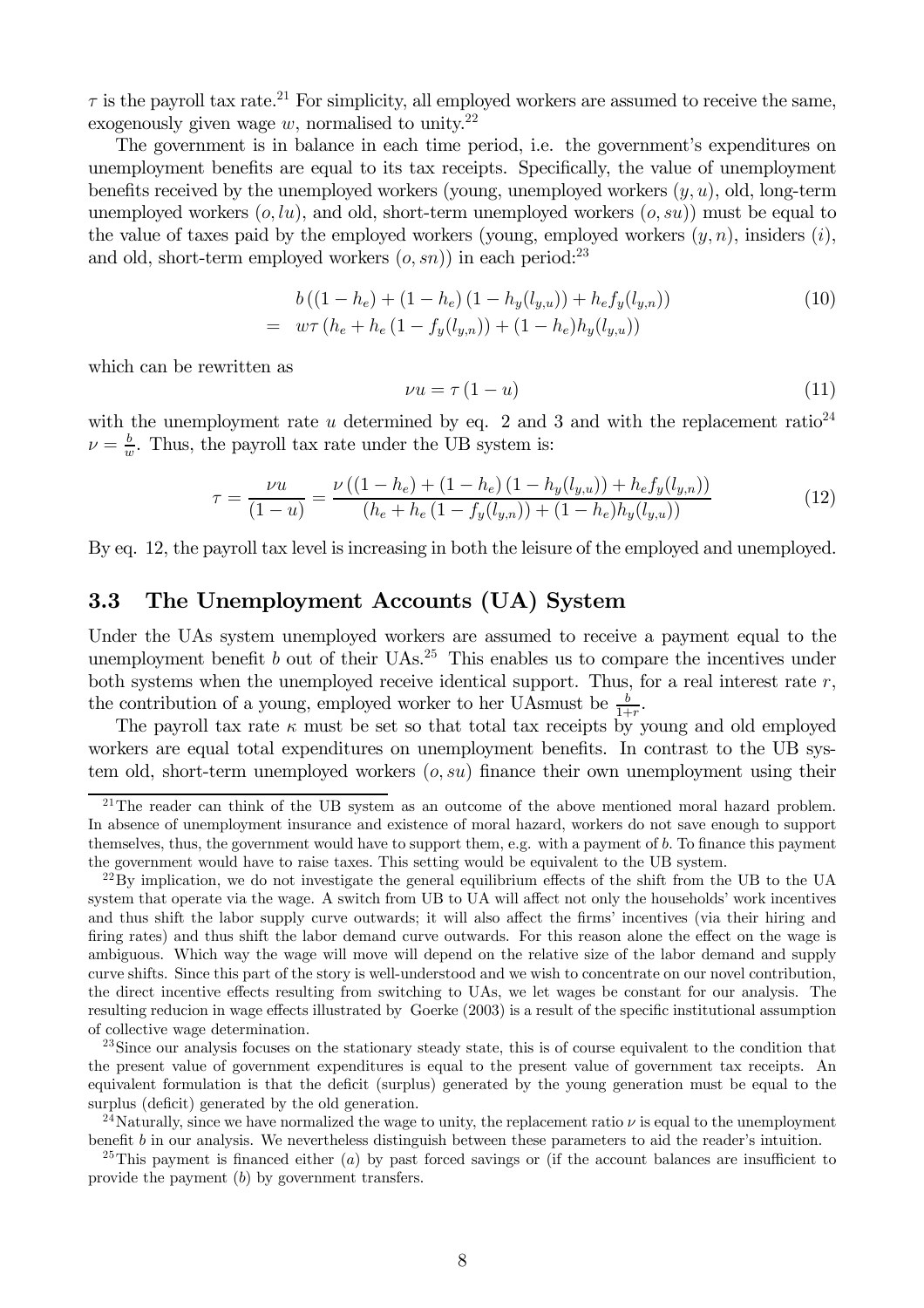accounts.26 Thus, payments of b must be financed via taxes only for young, unemployed workers  $(y, u)$  and the old, long-term unemployed workers  $(o, lu)$ , who have no balances on their accounts. The balanced budget constraint is:

$$
b\left((1-h_e) + (1-h_e)\left(1-h_y(l_{y,u})\right)\right) \tag{13}
$$

$$
= \kappa w (h_e + h_e (1 - f_y(l_{y,n})) + (1 - h_e) h_y(l_{y,u})) \tag{14}
$$

which can be rewritten as

$$
\nu\left(u - \frac{1}{2}h_e f_y(l_{y,n})\right) = \kappa\left(1 - u\right) \tag{15}
$$

with the unemployment rate  $u$  determined by eq. 2 and 3 and with the replacement ratio  $\nu = \frac{b}{w}$ . Hence the tax rate is

$$
\kappa = \nu \frac{\left(u - \frac{1}{2} h_e f_y(l_{y,n})\right)}{(1-u)} = \nu \frac{\left(1 - h_e\right) + \left(1 - h_e\right) \left(1 - h_y(l_{y,u})\right)}{h_e + h_e \left(1 - f_y(l_{y,n})\right) + \left(1 - h_e\right) h_y(l_{y,u})}
$$
(16)

Comparing the tax rates under the UB system (eq. 12) and UAs system (eq. 16), it is clear that, for any given unemployment rate, the tax rate is lower under the UAs system than under the UB system.

We now proceed to analyse how the job search and work effort decisions are affected by these UB and UAs systems.

#### 3.4 Comparison of Employment Incentives

As we have seen in the first-order conditions for leisure (eq. 5 and 8), the leisure decisions depend negatively on the reward for keeping a job, which is the reward for work effort, and the reward for seeking a job, namely the reward for search effort. Thus, to understand why the UB and UAs systems generate different employment incentives, it is useful to consider what workers stand to lose from being unemployed under the two systems.

Table 1 compares the two systems by describing old workers' consumption as a function of the worker's labour market history and also presents the associated rewards for keeping a job  $(\Delta_n)$  and seeking a job  $(\Delta_u)$ . In what follows, the superscript "B" stands for the unemployment "benefit" system and the superscript "A" for the unemployment "accounts" system.

| The Unemployment Benefit (UB) System   |                                 |                      |                                |  |  |
|----------------------------------------|---------------------------------|----------------------|--------------------------------|--|--|
|                                        | Employed, when old              | Unemployed, when old | Reward $\Lambda^B$             |  |  |
| Employed, when young                   | $w(1-\tau) + s_n^B(1+r)$        | $b + s_n^B(1+r)$     | $\Delta_n^B = w(1-\tau) - b$   |  |  |
| Unemployed, when young                 | $w(1-\tau) + s_u^B(1+r)$        | $b + s_n^B(1+r)$     | $\Delta_u^B = w(1-\tau) - b$   |  |  |
| The Unemployment Accounts (UAs) System |                                 |                      |                                |  |  |
|                                        | Employed, when old              | Unemployed, when old | Reward $\Lambda^A$             |  |  |
| Employed, when young                   | $w(1-\kappa) + b + s_n^A (1+r)$ | $b + s_n^A(1+r)$     | $\Delta_n^A = w(1-\kappa)$     |  |  |
| Unemployed, when young                 | $w(1-\kappa) + s_u^A(1+r)$      | $b + s_u^A(1+r)$     | $\Delta_u^A = w(1-\kappa) - b$ |  |  |

Table 1: Old workers' consumption and the associated rewards for keeping a job  $(\Delta_n)$  and seeking a job  $(\Delta_u)$  as a function of their past and current employment states.

<sup>&</sup>lt;sup>26</sup>To achieve better comparability to the UB system instead of taxing the contributions to the accounts, we simply tax the wage. Levying taxes just in the first period - on the contributions to the accounts - leads to the same qualitative results.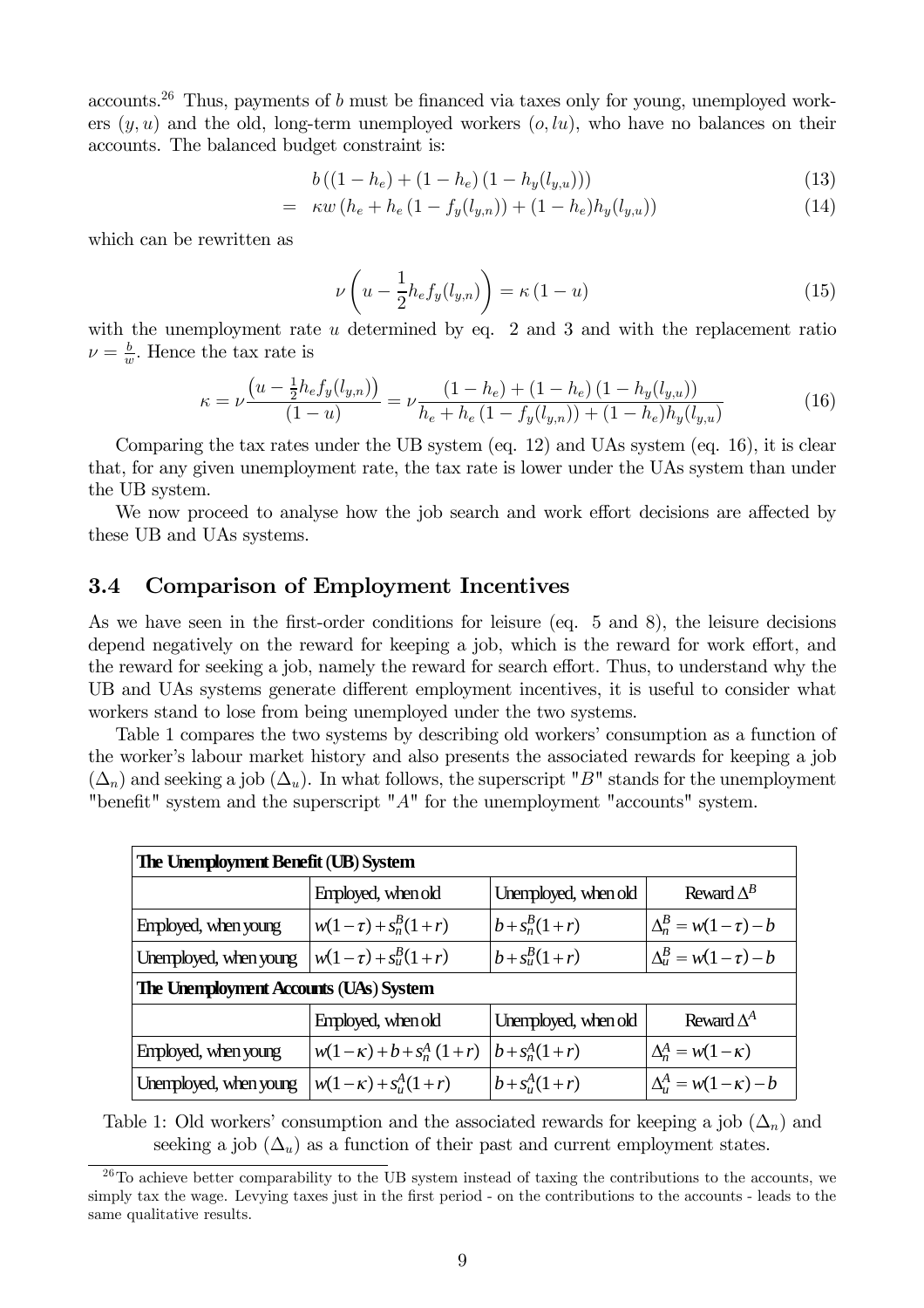As noted above, workers are assumed to have access to capital markets and s is the purchasing power transfered through saving into the second period by young workers, which earns interest at the interest rate  $r^{27}$ . This saving may be described as "voluntary", in the sense that it is the outcome of the the workers' optimisation decisions under the prevailing institutional setting (UB or UAs); it may be contrasted with the "forced saving" in the form of contributions to the UAs. As our workers live only two periods, in the second period they withdraw their total savings.

Under the UB system old workers receive  $w(1 - \tau)$  plus their savings when employed and b plus their savings when unemployed; thus they stand to loose  $\Delta^B = w(1 - \tau) - b$  from being unemployed, regardless of whether they were employed or unemployed when they were young. Thus, in the UB system the reward for keeping a job  $(\Delta_n^B)$  is equal to the reward for seeking a job  $(\Delta_u^B)$ .

Under the UAs system, by contrast, the respective rewards  $(\Delta_n^A$  and  $\Delta_u^A)$  are not equal, and hence, the incentives are different - especially for young, employed workers. If they continue to be employed, they receive  $w(1 - \kappa)$  and the sum of their savings, namely their interest-bearing voluntary savings  $s_n^A(1+r)$  and forced savings b from the UAs. If they become unemployed, they still receive in addition to their voluntary savings  $s_n^A(1+r)$ , their forced savings b from the accounts. Hence, in contrast to the UB system, the reward for keeping a job is  $\Delta_n^A = w(1 - \kappa)$ .

As for old, short-term employed workers, they receive  $w(1 - \kappa)$  plus their interest-bearing savings  $s_u^A(1+r)$  and old, long-term unemployed workers receive b plus their interest-bearing savings  $s_u^A(1+r)$ . Now the resulting difference, the reward for seeking a job, is  $\Delta_u^A = w(1-\kappa) - b$ .

In sum, in the UAs system workers stand to loose more from being unemployed: the rewards for keeping and seeking a job in consumption terms are higher, particularly the former, which is the reward for work effort to young, employed workers. Under an UAs system, these workers will not benefit from becoming unemployed (through the payment of unemployment benefits), in contrast to the UB system. The reason is, that under the UAs system these workers are forced to redistribute their income intrapersonally via their UAs. By financing their own possible future unemployment fully themselves via their accounts, these workers completely internalise the cost of their own unemployment and hence stand to loose more from being unemployed than under the UB system.28 We call this the internalisation effect.

As the leisure decision depends negatively on the reward for keeping a job, the higher reward for keeping a job with UAs induces young, employed workers to increase their work effort (take less leisure at work). Consequently firing rates will fall and unemployment of old workers will be lower.

Additionally, under the UAs system young, employed workers stand to loose more from being unemployed when old  $(\Delta_n^A = w(1-\kappa))$  than workers who were unemployed when young under the UAs system and thus did not contribute to their UAs ( $\Delta_u^A = w(1 - \kappa) - b$ ). Due to the internalisation effect under the UAs system, the employment incentives depend on workers' labour market history.

Since young, employed workers under the UAs system save for their own unemployment, taxes are only required to finance unemployment assistance for young, unemployed workers and long-term unemployed workers. The cost of unemployment of old, short-term unemployed workers is not imposed on others. Consequently the tax rate is lower under the UAs system

<sup>&</sup>lt;sup>27</sup>As above, the subscript "n" refers to the employment state and "u" to the unemployment state.

<sup>&</sup>lt;sup>28</sup>In utility terms for any concave utility function this result depends on the respective size of the "voluntary" savings in both systems. For any concave utility function this result holds under the reasonable parameter values in our calibration and under the assumption that  $s_n^A(1 + r) + b > s_n^B(1 + r) > s_n^A(1 + r)$ . Then the reward for keeping a job in utility terms  $\Lambda_n$  is greater under the UAs than the UB system:  $\Lambda_n^A = v \left( w \left( 1 - \kappa \right) + s_n^A (1 + r) + b \right) - v \left( s_n^A (1 + r) + b \right) > \Lambda_n^B = v \left( w \left( 1 - \tau \right) + s_n^B (1 + r) \right) - v \left( b + s_n^B (1 + r) \right).$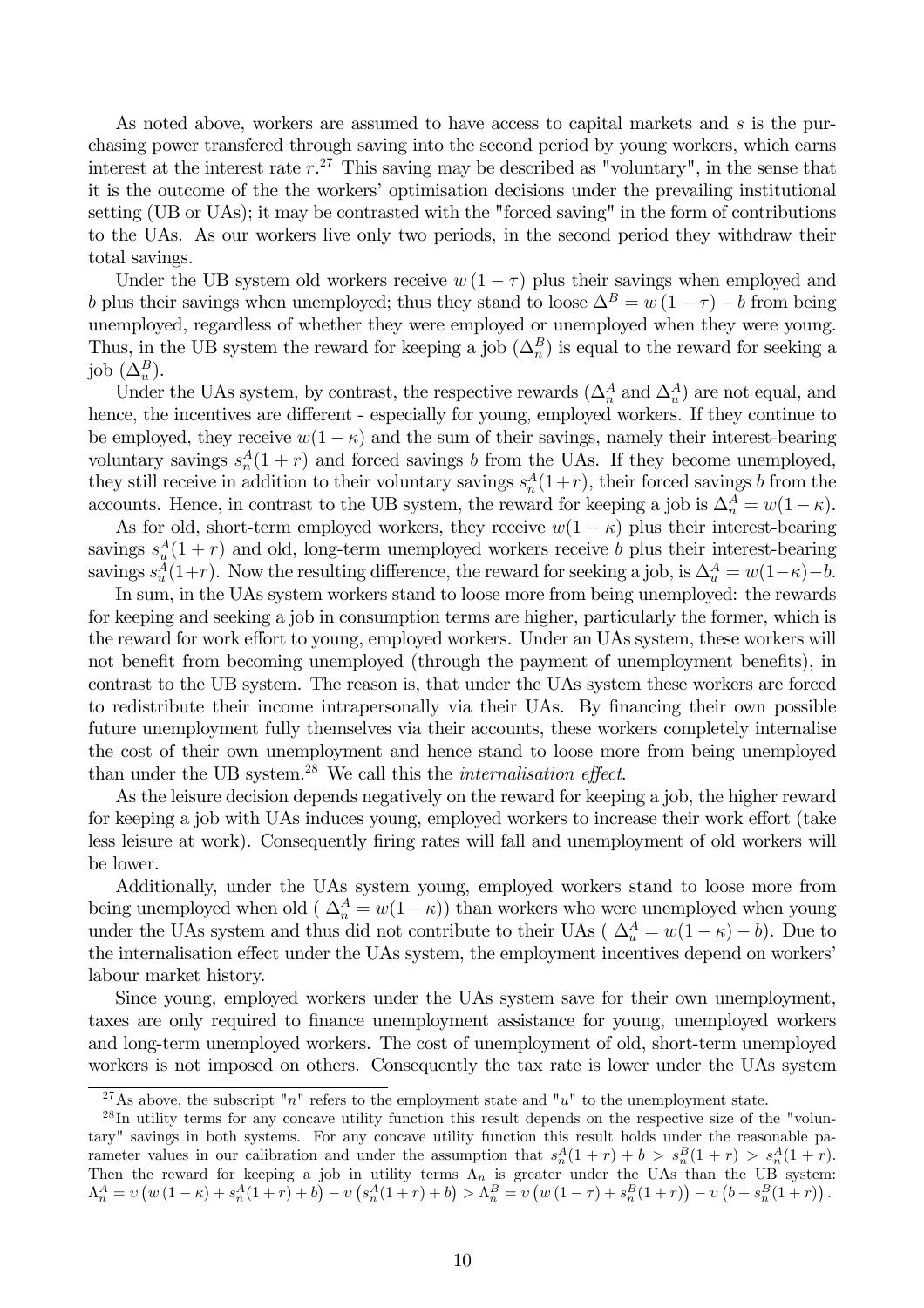than under the UB system (as indicated by eqs. 12 and 16). Lower taxes mean that workers receive higher rewards for keeping a job and seeking a job. We call this the tax reduction effect.

Hence, the tax reduction effect not only raises the reward for keeping a job under the UAs system relative to the UB system, it also generates a higher reward for seeking a job. Thus, young, unemployed workers have an incentive to search harder for jobs (take less leisure while unemployed)<sup>29</sup> and, since hiring rates depend positively on search intensity, hiring rates will rise.

To be precise, there are in fact two tax reduction effects in our model. In addition to the direct tax reduction effect above (whereby young, employed workers finance their own unemployment support rather than receiving unemployment benefits financed through taxes), there is also an indirect tax reduction effect: The increased employment broadens the tax base and the lower unemployment implies that there are fewer unemployed workers with insufficient UAs balances to support themselves. Accordingly, the tax rate that is required in the UAs system to finance the unemployment support is even lower. (This in turn improves the incentives for job search and work effort even further, leading to another round of unemployment reductions, and so on.)

Summing up, firing rates are lower and hiring rates are higher under the UAs system than under the UB system and thus (by eqs. 2 and 3) unemployment is lower under the UAs system.

In the following section we consider specific functional forms for the behavioral relations above and derive the optimal search and work effort decisions for the UB and UAs systems. We then proceed to calibrate the resulting model and evaluate the unemployment and welfare implications of moving from the UB to the UAs system.

## 4 The Specific Model

Let the workers' utility function be Cobb-Douglas:

$$
\upsilon(c,l) = \frac{\left(c^{\alpha}l^{(1-\alpha)}\right)^{\gamma}}{\gamma} \tag{17}
$$

and let hiring and firing rates be linear (the microfoundations are derived in appendix A.1):

$$
h_y(l_{y,u}) = \theta(1 - al_{y,u})
$$
\n(18)

$$
f_y(l_{y,n}) = \phi l_{y,n} \tag{19}
$$

For these functional forms, we now proceed to examine incentives under the UB and UAs systems.

#### 4.1 The Unemployment Benefit System

Under the UB system, the optimisation problem of a young, employed worker is: $30$ 

$$
V^{B}(y,n) = \max_{l_{y,n},s_{n}} \frac{1}{\gamma} \left( \left( (w(1-\tau)-s_{n})^{\alpha} l_{y,n}^{1-\alpha} \right)^{\gamma} \right) + \beta \left( \frac{f_{y}(l_{y,n})\frac{1}{\gamma} (b+s_{n} (1+r))^{\alpha\gamma}}{+ (1-f_{y}(l_{y,n}))\frac{1}{\gamma} ((w(1-\tau)+s_{n} (1+r))^{\alpha\gamma})} \right)
$$
(20)

 $^{29}$ Again, the result in utility terms for any concave utility function depends on the size of the savings in the two systems. Under reasonable parameter values in our calibration this result holds:  $\Lambda_u^A$  =  $v\left(w\left(1-\kappa\right)+s_u^A(1+r)\right)-v\left(b+s_u^A(1+r)\right)>\Lambda_u^B=v\left(w\left(1-\tau\right)+s_u^B(1+r)\right)-v\left(b+s_u^B(1+r)\right).$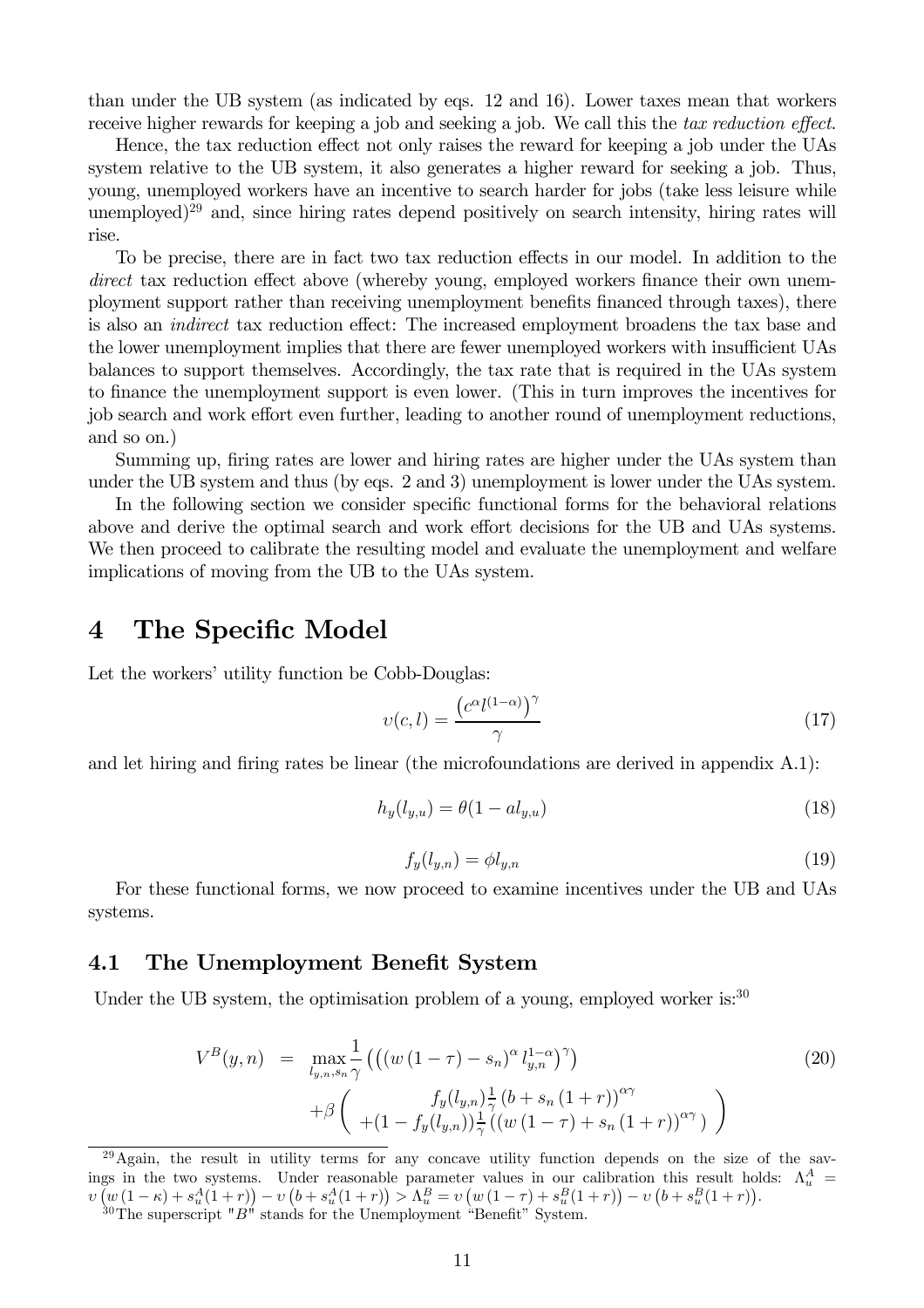subject to  $31$ 

$$
0 \le l_{y,n} \le \frac{1}{\phi} \tag{21}
$$

The resulting optimal leisure decision is:<sup>32</sup>

$$
l_{y,n}^B = \left(\frac{\beta\phi}{\gamma(1-\alpha)}\left((w(1-\tau)+s_n(1+r))^{\alpha\gamma} - (b+s_n(1+r))^{\alpha\gamma}\right)\right)^{\frac{1}{(1-\alpha)\gamma-1}}
$$
(22)  

$$
\left(w(1-\tau)-s_n\right)^{-\frac{\alpha\gamma}{(1-\alpha)\gamma-1}}
$$

The optimal saving decision is given by the following implicit function:<sup>33</sup>

$$
0 = (w (1 - \tau) - s_n)^{\alpha \gamma - 1} l_{y,n}^{(1 - \alpha) \gamma}
$$
  
 
$$
- (1 + r) \beta \begin{pmatrix} f_y(l_{y,n}) (b + s_n (1 + r))^{\alpha \gamma - 1} \\ + (1 - f_y(l_{y,n})) (w (1 - \tau) + s_n (1 + r))^{\alpha \gamma - 1} \end{pmatrix}
$$
 (23)

The optimisation problem of a young, unemployed worker is:

$$
V^{B}(y, u) = \max_{l_{y,u}, s_u \gamma} \frac{1}{\gamma} \left( (b - s_u)^{\alpha} l_{y,u}^{1-\alpha} \right)^{\gamma} + \beta \left( \frac{h_y(l_{y,u})_{\gamma}^{\frac{1}{\gamma}} \left( (w(1-\tau) + s_u(1+r))^{\alpha \gamma} \right)}{+(1-h_y(l_{y,u}))_{\gamma}^{\frac{1}{\gamma}} \left( (b + s_u(1+r))^{\alpha \gamma} \right)} \right)
$$
(24)

subject  $\mathrm{to}^{34}$ 

$$
\max\left[0, \frac{1}{a}\left(1 - \frac{1}{\theta}\right)\right] \le l_{y,u} \le \frac{1}{a} \tag{25}
$$

The resulting optimal leisure decision is:<sup>35</sup>

$$
l_{y,u}^B = \left(\frac{\beta \theta a}{\gamma (1-\alpha)} \left( \left( w(1-\tau) + s_u^B (1+r) \right)^{\alpha \gamma} - \left( b + s_u^B (1+r) \right)^{\alpha \gamma} \right) \right)^{\frac{1}{(1-\alpha)\gamma - 1}} \tag{26}
$$

$$
\left(b - s_u^B \right)^{-\frac{\alpha \gamma}{(1-\alpha)\gamma - 1}}
$$

and the following implicit function yields the optimal saving decision:

$$
0 = (b - s_u)^{\alpha \gamma - 1} l_{y,u}^{(1-\alpha)\gamma} - (1+r) \beta \begin{pmatrix} h_y(l_{y,u}) (w (1-\tau) + s_u (1+r))^{\alpha \gamma - 1} \\ + (1 - h_y(l_{y,u})) (b + s_u (1+r))^{\alpha \gamma - 1} \end{pmatrix}
$$
\n(27)

The system of equations 22, 23, 26, 27 and the government budget constraint, eq. 11, describe the equilibrium levels of job search and work effort under the UB system, to be calibrated in the next section.

<sup>&</sup>lt;sup>31</sup>This condition ensures that the firing rate  $f_y$  is non-negative and not greater than 1.

<sup>32</sup>We substitute the firing rate, eq. 19, into the optimisation problem, eq. 20. We focus on interior solutions. 33We express consumption as income minus saving and optimize with respect to saving.

<sup>&</sup>lt;sup>34</sup>This condition ensures that the hiring rate  $h_y$  is non-negative and not greater than 1.

 $35\,\text{We substitute the hiring rate, eq. 18, into the optimisation problem, eq. 24.}$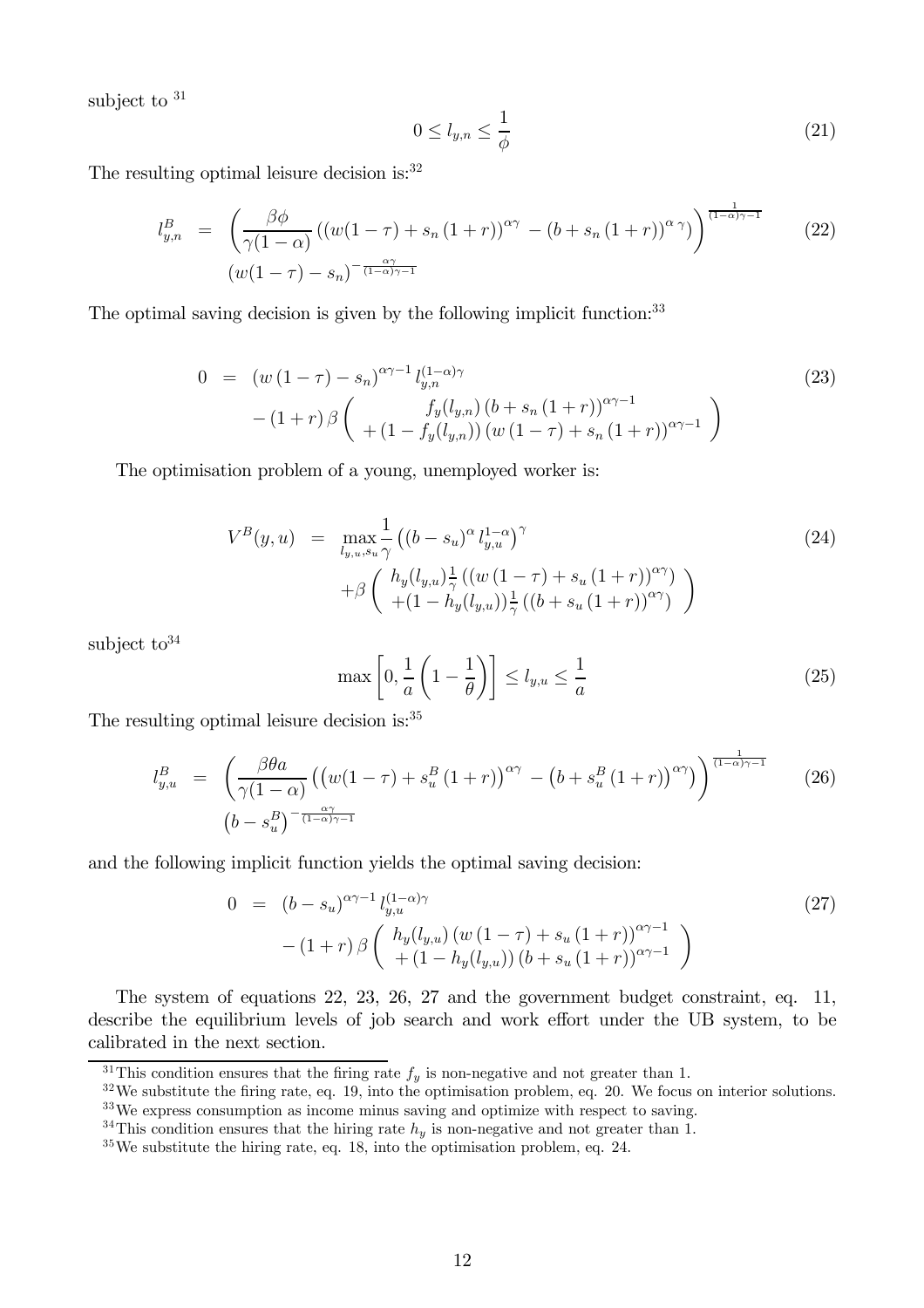#### 4.2 The Unemployment Accounts (UAs) System

Under the accounts system, the young, employed worker's decision problem is to solve the problem36

$$
V^{A}(y,n) = \max_{l_{y,n},s_{n}} \frac{1}{\gamma} \left( \left( w\left(1-\kappa\right) - \frac{b}{1+r} - s_{n} \right)^{\alpha} l_{y,n}^{1-\alpha} \right)^{\gamma} + \beta \left( \frac{f_{y}(l_{y,n})\frac{1}{\gamma}\left(b+s_{n}\left(1+r\right)\right)^{\alpha\gamma}}{+ (1-f_{y}(l_{y,n}))\frac{1}{\gamma}\left((w\left(1-\kappa\right)+b+s_{n}\left(1+r\right)\right)^{\alpha\gamma})} \right)
$$
(28)

subject to the leisure constraint, eq. 21. The resulting optimal leisure decision is: $37$ 

$$
l_{y,n}^A = \left(\frac{\beta\phi}{\gamma(1-\alpha)}\left((w(1-\kappa)+b+s_n(1+r))^{\alpha\gamma}-(b+s_n(1+r))^{\alpha\gamma}\right)\right)^{\frac{1}{(1-\alpha)\gamma-1}} \tag{29}
$$

$$
\left(w(1-\kappa)-\frac{1}{1+r}b-s_n\right)^{-\frac{\alpha\gamma}{(1-\alpha)\gamma-1}}
$$

and the optimal saving decision is given by the following implicit function:

$$
0 = \left(w(1 - \kappa) - \frac{1}{1 + r}b - s_n\right)^{\alpha \gamma - 1} l_{y,n}^{(1 - \alpha)\gamma}
$$
  
 
$$
- (1 + r)\beta \left(\begin{array}{c} f_y(l_{y,n}) \left(b + s_n (1 + r)\right)^{\alpha \gamma - 1} \\ + (1 - f_y(l_{y,n})) \left(w (1 - \kappa) + b + s_n (1 + r)\right)^{\alpha \gamma - 1} \end{array}\right)
$$
(30)

The young unemployed worker's optimisation problem is:

$$
V^{A}(y, u) = \max_{l_{y,u}, s_u \gamma} \frac{1}{\gamma} \left( (b - s_u)^{\alpha} l_{y,u}^{1 - \alpha} \right)^{\gamma} + \beta \left( \frac{h_y(l_{y,u}) \frac{1}{\gamma} \left( (w(1 - \kappa) + s_u(1 + r))^{\alpha \gamma} \right)}{+(1 - h_y(l_{y,u})) \frac{1}{\gamma} \left( (b + s_u(1 + r))^{\alpha \gamma} \right)} \right)
$$
(31)

subject to the leisure constraint, eq. 25. In this case, the resulting optimal leisure decision is:<sup>38</sup>

$$
l_{y,u}^A = \left(\frac{\beta\phi}{\gamma(1-\alpha)}\left((w(1-\kappa)+s_u(1+r))^{\alpha\gamma} - (b+s_u(1+r))^{\alpha\gamma}\right)\right)^{\frac{1}{(1-\alpha)\gamma-1}}
$$
(32)  

$$
(b-s_u)^{-\frac{\alpha\gamma}{(1-\alpha)\gamma-1}}
$$

and the first-order condition for saving:

$$
0 = (b - s_u)^{\alpha \gamma - 1} l_{y,u}^{(1-\alpha)\gamma} - (1+r) \beta \begin{pmatrix} h_y(l_{y,u}) (w (1 - \kappa) + s_u (1+r))^{\alpha \gamma - 1} \\ + (1 - h_y(l_{y,u})) (b + s_u (1+r))^{\alpha \gamma - 1} \end{pmatrix}
$$
\n(33)

Under the UAs system the equilibrium levels of job search and work effort are described by the system of Eq. 29, 30, 32, 33 and the government budget constraint, Eq. 15, also to be calibrated in the next section.

 $36$ The superscript "A" stands for the Unemployment "Accounts" System.

<sup>37</sup>We substitute the firing rate, eq. 19, into the optimisation problem, eq. 28.

<sup>38</sup>We substitute the hiring rate, eq. 18, into the optimisation problem, eq. 31.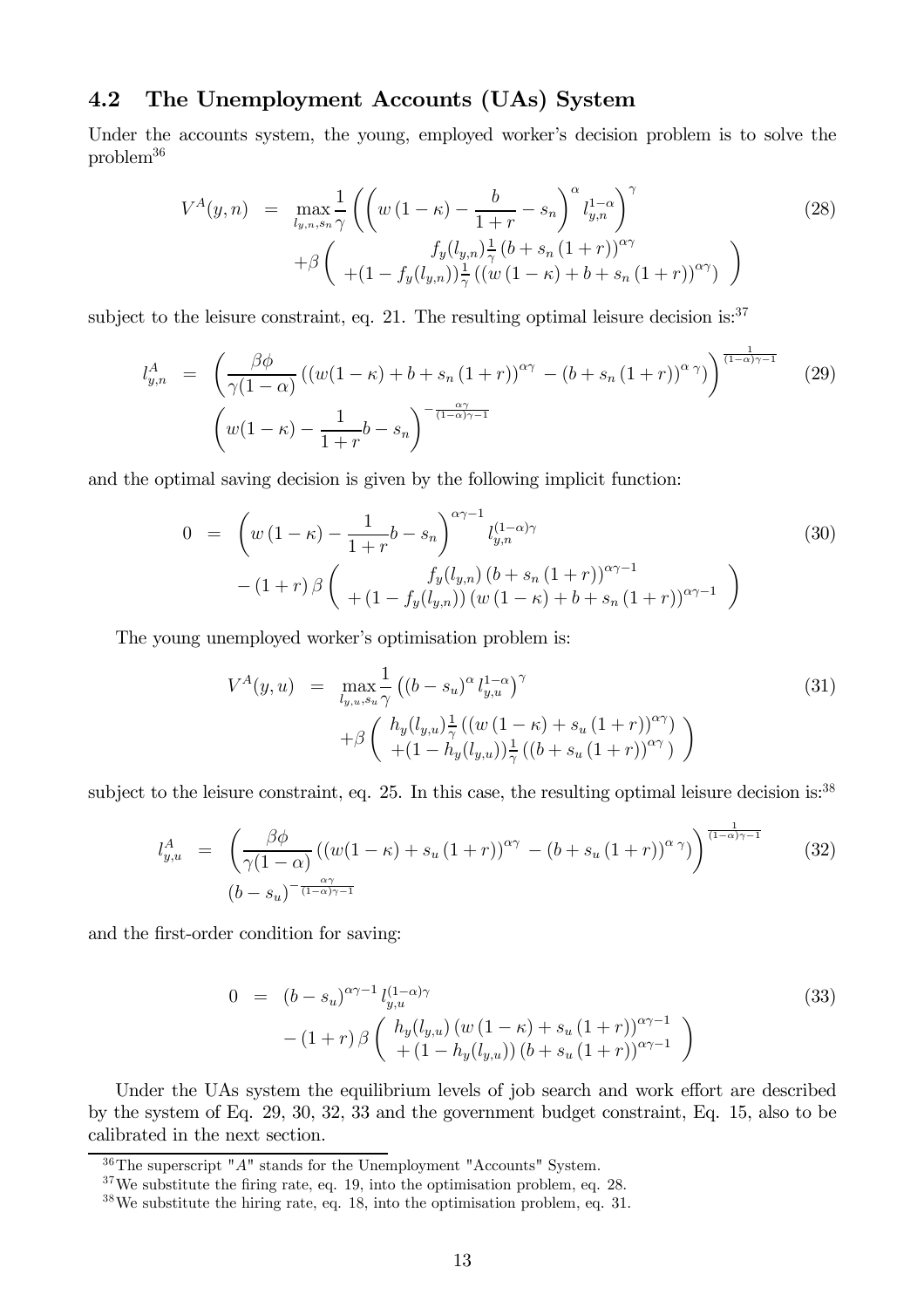## 5 Evaluation of Employment Incentives

### 5.1 Calibration

We now evaluate the incentive effects resulting from a shift from an UB to an UAs system. With regard to the high-unemployment countries in Europe, namely Belgium, France, Germany, Italy and Spain, our analysis shows, that for reasonable parameter values, the unemployment reductions are substantial.

The period of analysis is one year. The interest rate r is set at 4  $\%$  per year, which corresponds to the average real interest rate in the OECD over the last four decades, and we set  $\beta = \frac{1}{1+r}$ . We let the coefficient of relative risk aversion  $(1-\gamma)$  be 0.25, and the utility coefficient  $\alpha$  be 0.85.

The parameters of the hiring function a,  $\theta$ , of the firing function  $\phi$  and the hiring rate  $h_e$  for each country are assigned the values necessary for the model to reproduce the net replacement ratio, the average duration of job tenure, and the unemployment rate of the five high-unemployment countries, as shown in Table 2. These variables are defined as follows: (i) The net replacement ratio ( $v^{net}$ , for the current UB systems) is taken to be the after-tax replacement ratio for 2002 ( $\text{OECD}(2004)$ ),<sup>39</sup> so that the unemployment benefit b in our model is given by  $b = w\nu^{net}(1-\tau)$ , where  $\nu^{net} = \frac{\nu}{(1-\tau)}$ .(ii) The *average job tenure* (in years) is that for 2002 in Auer et al. (2004), and it is computed as as the inverse of the rate of outflow from employment  $1/f_y$  (see appendix A.2). (iii) The unemployment rate is the standardised unemployment rate for 2002 (OECD 2005).

|         | $v^{net}$ | $1/f_v$ | $\boldsymbol{u}$ |
|---------|-----------|---------|------------------|
| Belgium | 68.89     | 11.6    | 7.3              |
| France  | 78.39     | 11.2    | 8.9              |
| Germany | 76.50     | 10.7    | 8.2              |
| Italy   | 60.22     | 12.1    | 8.6              |
| Spain   | 72.44     | 9.9     | 11.3             |

Table 2: Net replacement ratio  $(\%)$ , average job tenure (years) and standardised unemployment rate  $(\%)$  for 2002.

#### 5.2 Results

As noted (section 3.4), the incentive improvement from switching from an UB to an UAs system is generated by an internalisation effect (the internalisation of the cost of unemployment increases the reward for keeping a job) and the resulting tax reduction effects (the resulting reductions in the tax rate increase the reward for keeping and seeking a job). For the calibrated model above, the plots in Figure 2 shed light on the relative importance of these two effects, by comparing the rewards for keeping and seeking a job under both systems for varying replacement ratios.

We have seen that the employment incentives under the UB system are independent of a worker's employment history, i.e. the reward for seeking a job is equal to the reward for keeping a job (as shown in Figure 2). When moving from the UB to the UAs system, the reward for

<sup>&</sup>lt;sup>39</sup>The net replacement ratio is the average of net replacement rates for six family types and different earning levels for the initial phase of unemployment (i.e. upon entering unemployment following any benefit waiting period) for somebody who was previously employed on a full-time basis, 2002.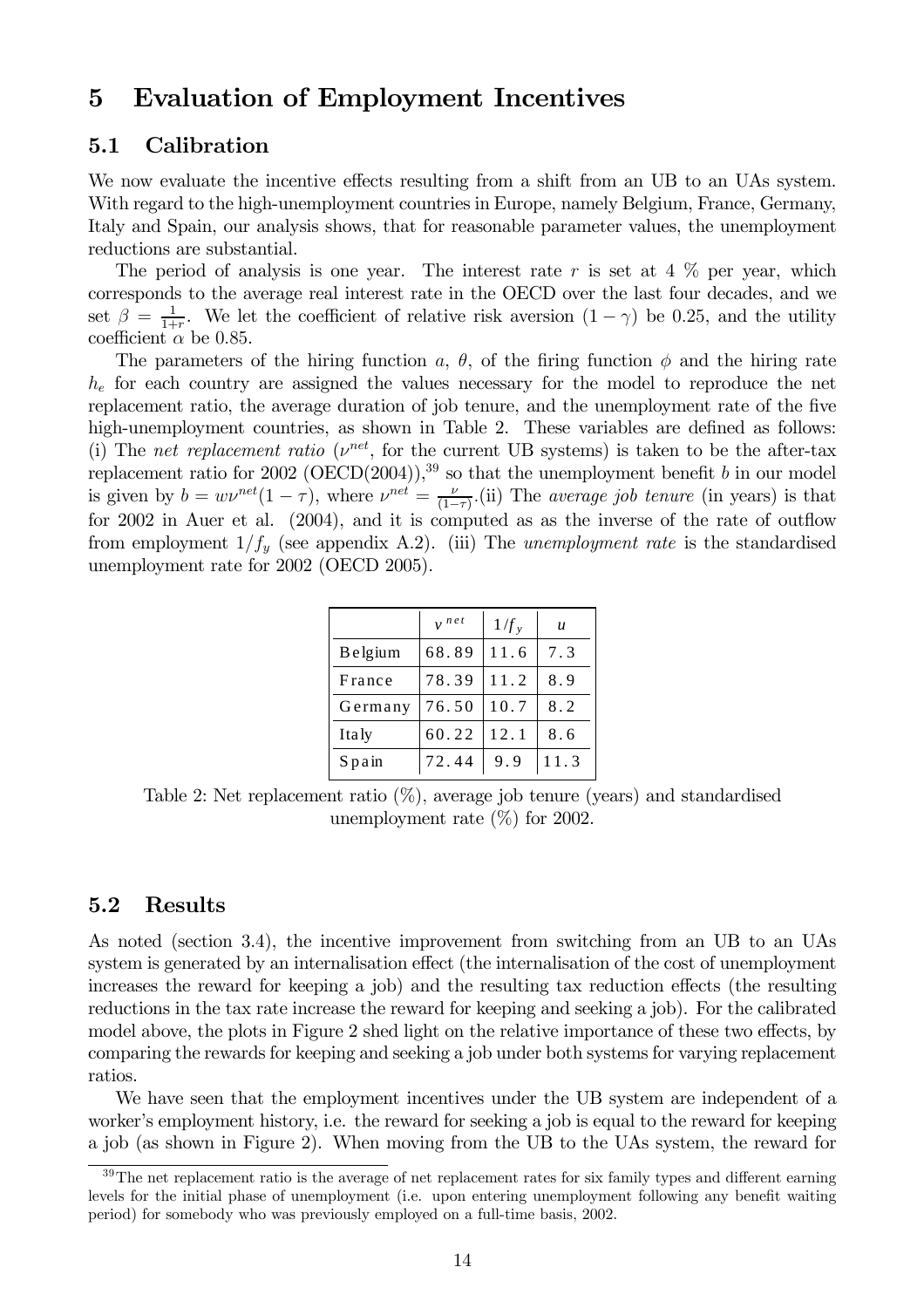keeping a job rises substantially, as indicated in Figure 2, where this reward is measured in consumption terms. The increased reward - implying increased incentives for work effort - is due to both the internalisation and the tax reduction effects. The reward for seeking a job also rises, as shown, but by substantially less, since this change - implying increased job search incentives - is driven only by the tax reduction effects.

Figure 2 also shows that the replacement ratio has a weaker influence on the reward for keeping a job under UAs than under UBs. Naturally, the replacement ratio does have some effect under UAs, since the higher replacement ratio implies more interpersonal redistribution to those unemployed workers who are unable to support themselves and thus a correspondingly higher tax rate on the employed workers. But under the UAs system, workers internalise more of the cost of their own unemployment (specifically, unemployed workers who were previously employed pay for themselves), and thus the tax rate rises less with the replacement ratio and work incentives are reduced by correspondingly less as well.



Figure 2: The relation between the net replacement ratio and the reward for keeping and seeking a job, in consumption terms, under the UB and the UAs system for Belgium, France, Germany, Italy and Spain.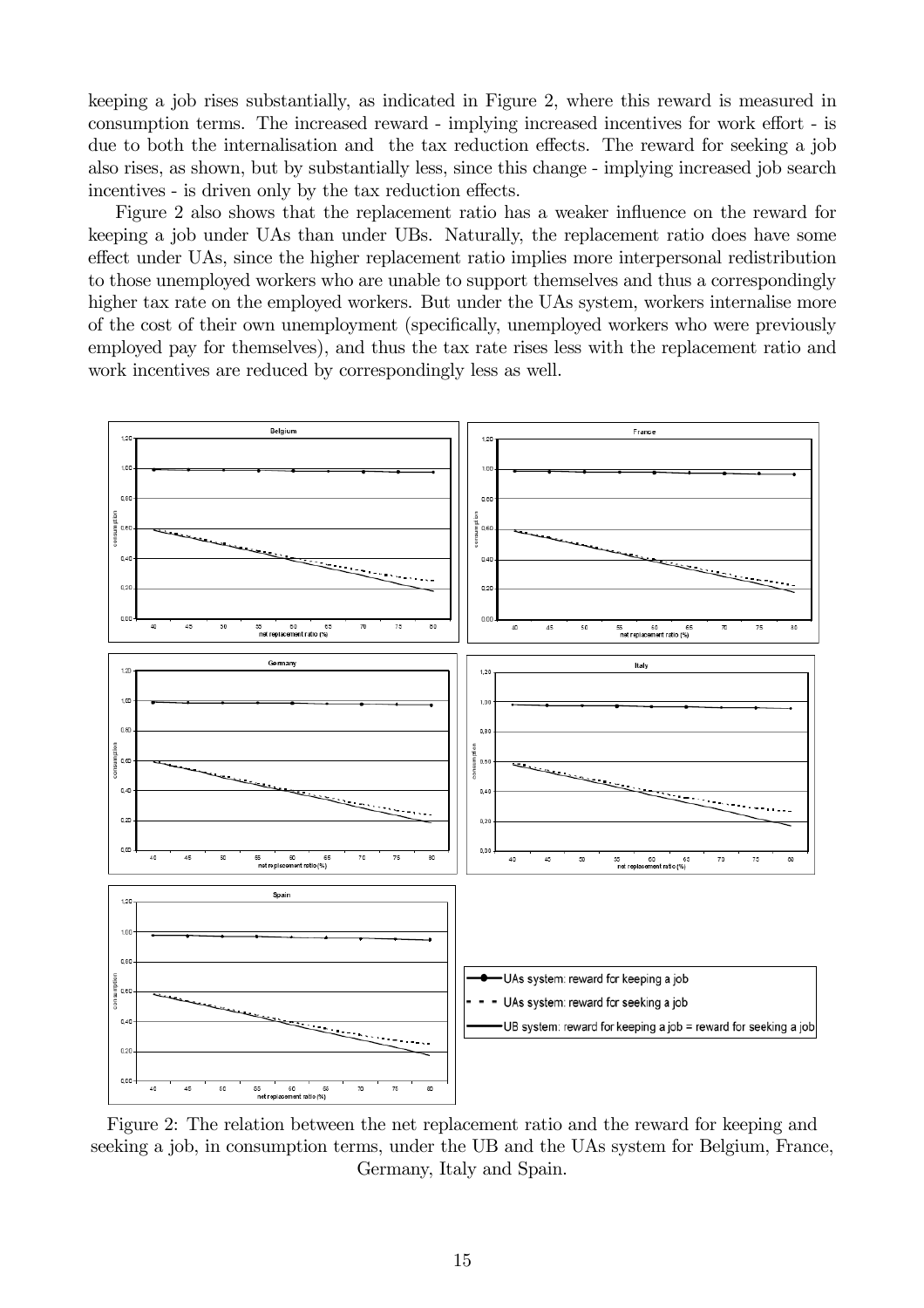Table 3 summarises the implications of these incentive effects from switching to the UAs system for unemployment  $(u)$  and welfare<sup>40</sup>  $(W)$  for our calibrated model. (The effects are given in terms of percentage changes.) $41$ 

|         | %du          | %dW  |
|---------|--------------|------|
| Belgium | $-47.9$      | 24.2 |
| France  | $-46.3$      | 48.4 |
| Germany | $-50.9$      | 41.1 |
| Italy   | $-34.4$      | 17.4 |
| Spain   | $-37.7$ 53.5 |      |

Table 3: The percentage change in unemployment rates and welfare resulting from a shift from the UB to the UAs system.

It is worth emphasising that these substantial reductions in unemployment are achieved even though unemployed people receive the same amount of unemployment support in both systems.

The improved employment incentives depicted in Figure 2 imply unemployment reductions that are depicted in Figure 3, which specifically shows how the unemployment reductions are related to the net replacement ratio.





 $40$ The welfare of the population is calculated as the sum of the weighted utility of workers over both labour market states and both generations, whereby the weights are given by their respective share in the population. See appendix A.3. For expositional convenience, we have included an additive constant in the utility function to generate changes in welfare that are of comparable magnitude with the changes in unemployment, but it is important to keep in mind that only ordinal changes are relevant.

<sup>&</sup>lt;sup>41</sup>The cross-country rankings of changes in unemployment and welfare do not coincide with the cross-country ranking of the net replacement ratio since these countries differ in terms of variables other than the replacement ratio as well, viz., they also differ in terms of average job tenure and average unemployment rates, implying differences in hiring rates for entrants. Consequently, there are cross-country differences in the hiring and firing functions.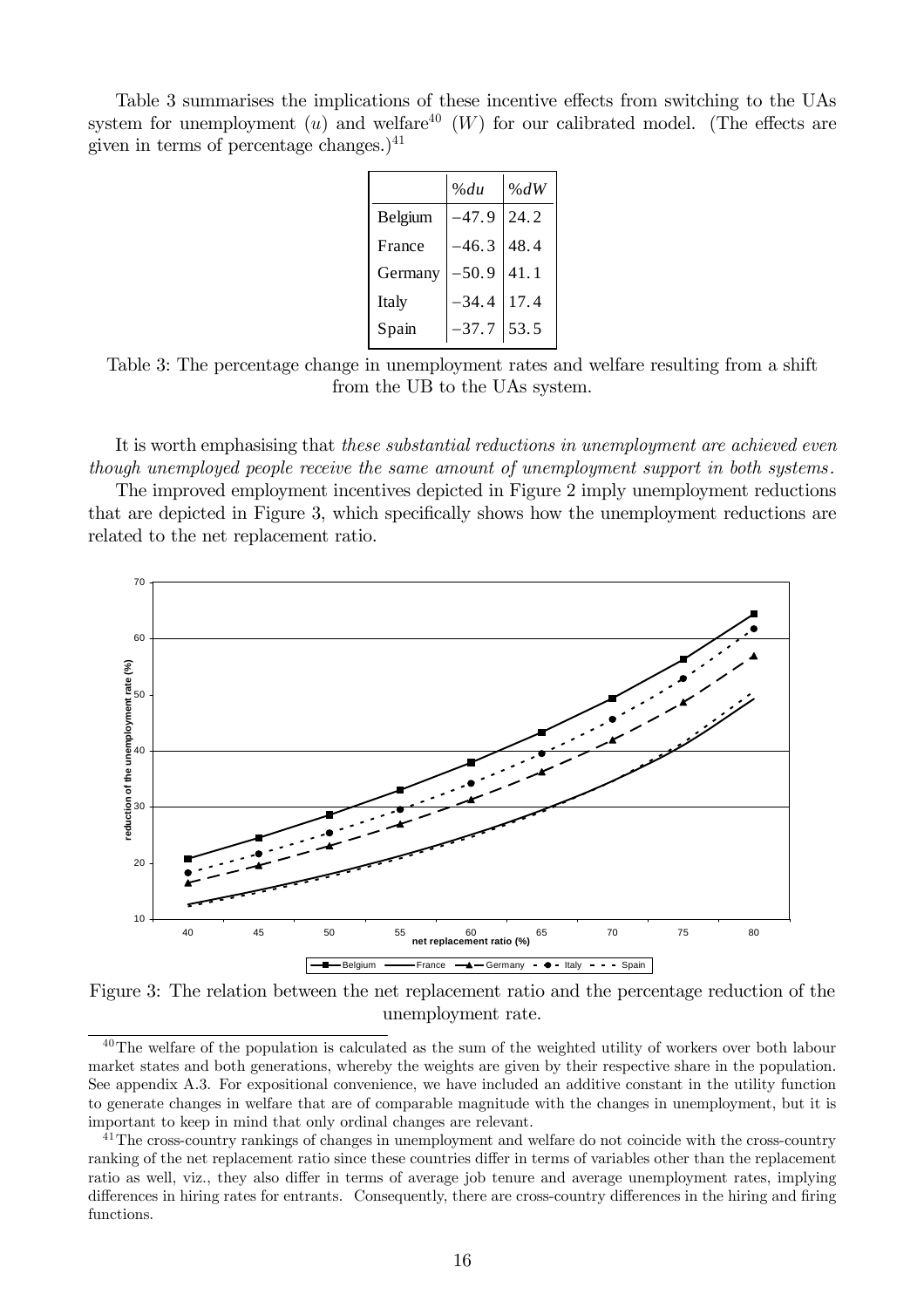

Figure 4: The relation between the net replacement ratio and the percentage reduction in tax rates resulting from a shift to the UAs system.

Figure 4 depicts the tax reductions associated with a switch to the UAs system associated with varying replacement ratios. (The greater is the replacement ratio, the greater is the tax rate necessary to finance this replacement ratio under the UAs and UB systems.)

The greater is the replacement ratio, the greater is the difference between the externalities generated by the UBs and those generated by the UAs. The reason is that a higher replacement ratio under the UAs system means that more support for the unemployed is paid out of the UAs and the greater is the associated internalisation effects and the resulting tax reduction effects. It is for this reason that, as the replacement ratio rises, the switch from the UB to the UAs system leads to progressively larger reductions in unemployment and taxes.

Figure 5 shows the difference in saving, in the UAs and UB systems, associated with a range of replacement ratios. We compare the total saving of an young, employed worker under the two systems, namely, the sum of "voluntary" and "forced" saving under the UAs system with saving under the UB system. The vertical axis depicts the percentage difference of young worker's saving between the UAs and UB systems.

The positive differences show that the mandatory contributions to the UAs are not fully crowded out by less voluntary savings.42 The reason is that under the UB system an employed worker has less incentive to save. First, his incentive to save to support himself is lower, as the government will provide benefit payments in the case of unemployment, i.e. he does not fully internalise the cost of unemployment. Second, higher interpersonal reditributions reduce his incentive to save. This explains why forcing individuals to save can raise welfare, even though they are already optimizing.

Clearly, the greater is the replacement ratio, the greater are the differences in saving, for the UAs and UB systems, since the higher replacement ratio implies more interpersonal redistribution to those unemployed workers who are unable to support themselves and thereby, more strongly distorted incentives to save.

<sup>&</sup>lt;sup>42</sup>Topel (1990) and Cortázar (1996) argued that forced savings would be simply offset accordingly by voluntary savings. We show that this is not the case.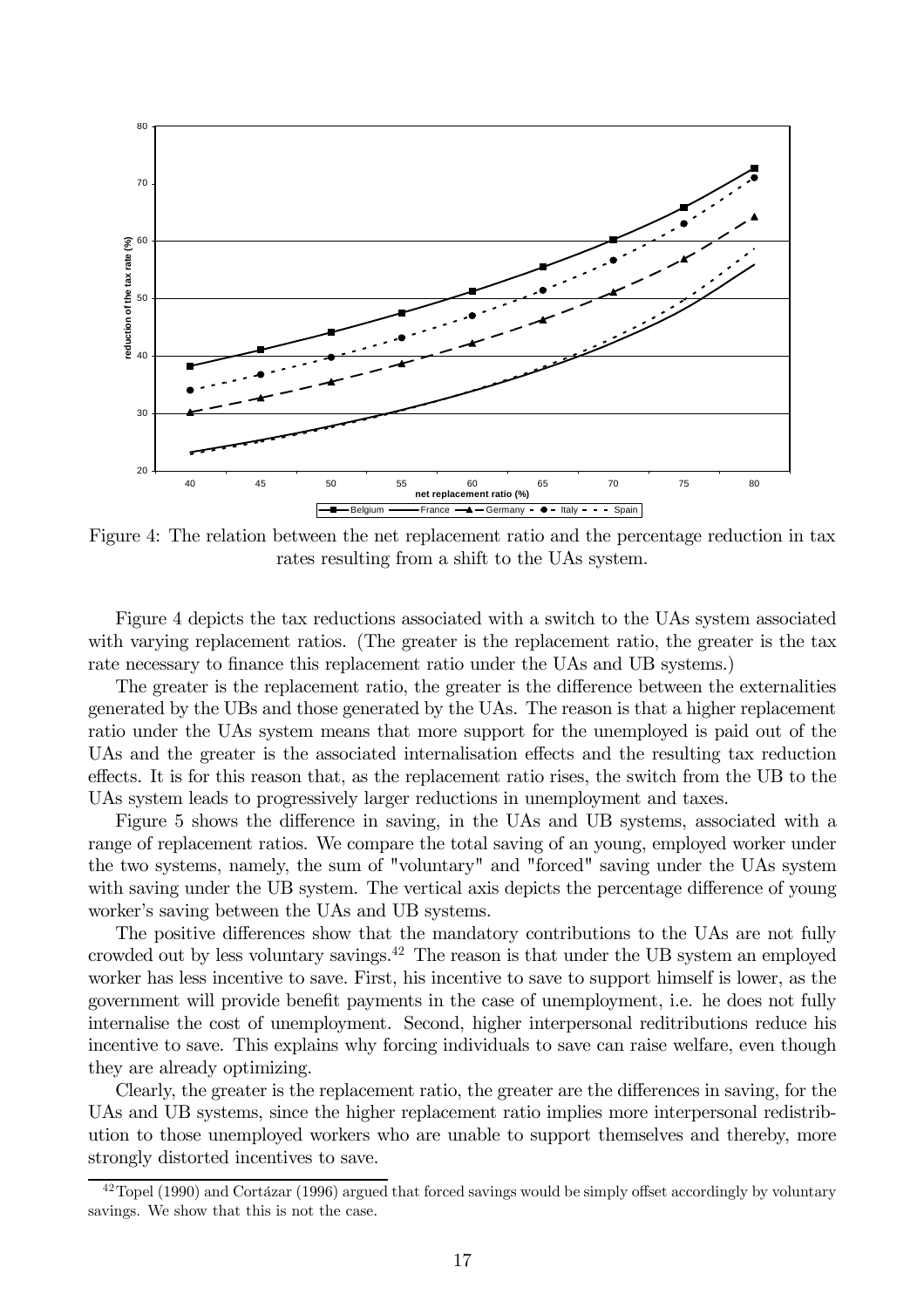

Figure 5: The relation between the net replacement ratio and the percentage difference in saving of young workers between the UAs and the UB system.

## 6 Conclusion

This paper has analysed the implications of moving from the UB to the UAs system. To promote understanding of major incentive effects, we have focused on some central characteristics of these systems, assuming that unemployment benefits are financed by payroll taxes. Our simple models are meant to clarify important channels whereby the policy change affects job search and work effort. They also show how the redistribution of income, performed through the UB system, can be accomplished more efficiently through the UAs system, permitting significant declines in unemployment rates and improvements in welfare.

In particular, we have shown how UAs permit people to internalise a portion of a significant policy-induced externality: the support of unemployed workers imposes a tax cost on the employed workers. Under the UAs system people finance more of their own unemployment support than under the UB system and thus the externality is reduced. The reason is that every system of unemployment support involves both interpersonal and intrapersonal redistribution. The switch to the UAs system reduces the need for the latter through taxes and transfers, since employed people can use their UAs to support themselves should they become unemployed in the future. Lower taxes (uncompensated costs on the employed) and lower transfers (uncompensated benefits to the unemployed) means greater incentives for job search and work effort. The resulting rise in hiring rates and reduction in firing rates leads to a fall in unemployment. This in turn broadens the tax base and shrinks the number of people requiring support, leading to further reductions in tax rates and unemployment benefit expenditures, and so on.

Our calibration exercises suggest that these unemployment reductions could be measurable in Europe's high-unemployment countries. It is important to emphasise that these reductions are achieved without reducing the level of support to the unemployed. Our analysis also shows that switching to the UAs system makes unemployment less sensitive to the replacement ratio and that, the higher is this replacement ratio, the greater is the achievable reduction in unemployment. Naturally, in providing a transparent way of describing how the policy change can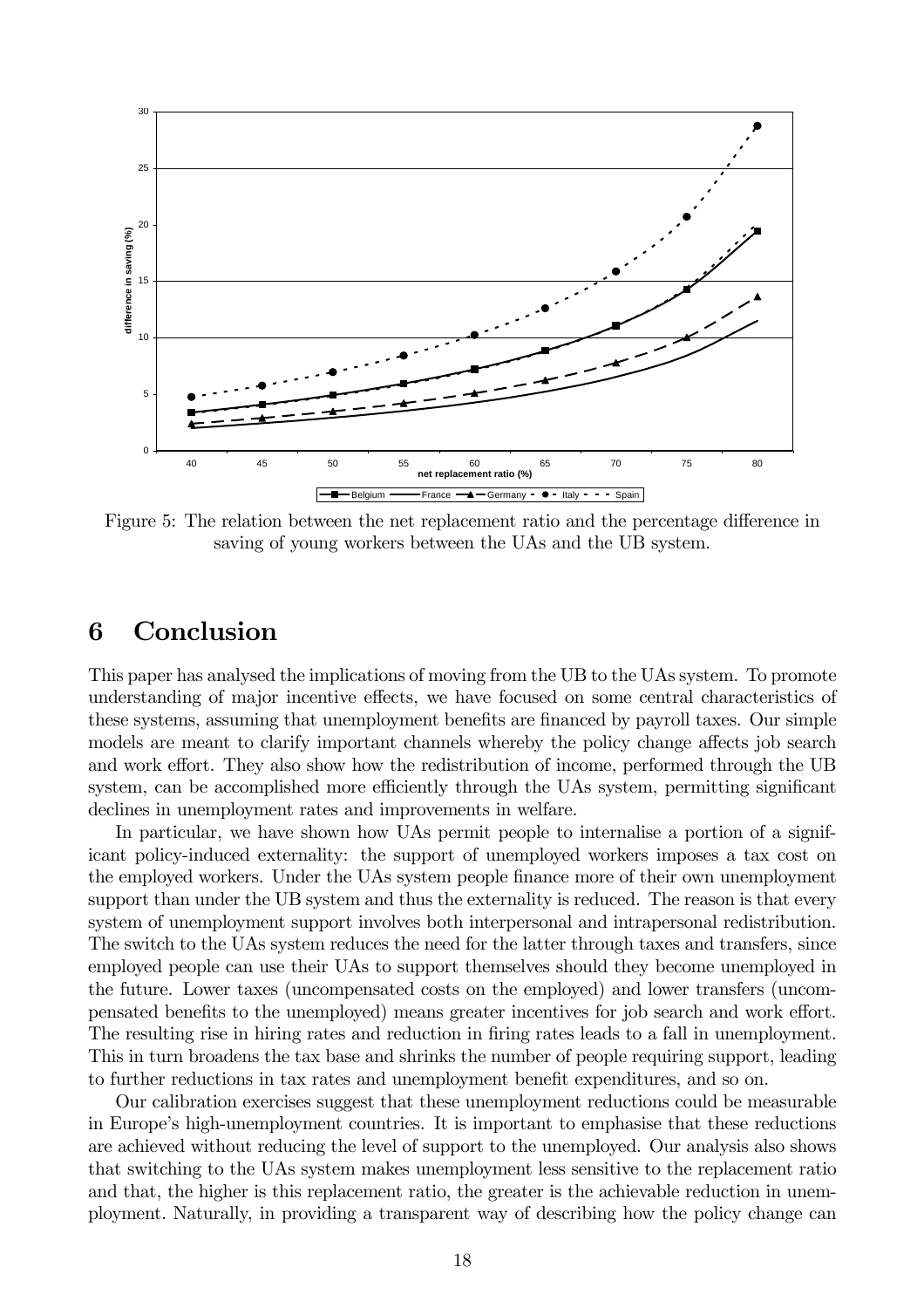affect labor market behavior, our models of course make strong simplifying assumptions and thus our results must be interpreted with caution, indicating only general orders of magnitude.

## References

- [1] Acevedo, Germán, Patricio Eskenazi and Carmen Pages (forthcoming), The Chilean Unemployment Insurance: A New Model of Income Support for the Unemployed?, in: Improving Severance Pay: An International Perspective, edited by Robert Holzmann and Milan Vodopivec, World Bank, Washington, D.C.
- [2] Asher, Mukul G. (1995), The role of Central Provident Fund in Singapore, National Economic Review, No.32, June 1995, pp.40-49.
- [3] Asher, Mukul G. (1994), Financing social security in Singapore through the Central Provident Fund , in: Taxation and Economic Development among Pacific Asian countries, edited by Richard A. Musgrave, Ching-Huei Chang and John Riew, Boulder: Westview Press, pp.225-258.
- [4] Auer, Peter, Janine Berg and Ibrahim Coulibaly (2004), Is a stable workforce good for the economy? Insights into the tenure-productivity-employment relationship, Employment Strategy Paper 15/2004, International Labour Office: Geneva.
- [5] Barro, Robert J. (2005), Why Private Accounts Are Bad Public Policy, *BusinessWeek*, Economic Viewpoint April 4 2005.
- [6] Björklund, Anders (1993), A Comparison between Actual Distributions of Annual and Lifetime Income: Sweden 1951–92, Review of Income and Wealth, Vol.39, No.4, pp.377– 386.
- [7] Bovenberg, A. Lans and Peter Birch Sørensen (2004), Improving the equity-efficiency tradeoff: mandatory savings accounts for social insurance, International Tax and Public Finance, Vol.11, No.4, pp. 507-529.
- [8] Brunner, Lawrence and Stephen M. Colarelli (2004), Individual Unemployment Accounts.", Independent Review, Vol.8 , No.4, pp.569-586.
- [9] Choon Chia, Ngee and Albert K. C. Tsui (2003), Life annuities of compulsory savings and income adequacy of the elderly in Singapore, Journal of Pension Economics and Finance, Vol.2, No.3, pp. 41-65.
- [10] Coloma, Fernando C. (1996), Seguro de Desempleo: Teoria, Evidencia y una Propuesta, Cuadernos de Economía, Vol.33, No.99, pp.295-320.
- [11] Conerly, William B. (2002), Chile Leads the Way with Individual Unemployment Accounts, National Center for Policy Analysis, Brief Analysis No. 424.
- [12] Cortázar, René (1996), Sharing Risk in Volatile Labour Markets, in Securing Stability and Growth in Latin America, edited by Hausmann, Ricardo and Helmut Reisen, OECD: Paris, pp.215-231.
- [13] Esguerra, Jude H., Makoto Ogawa and Milan Vodopivec (2002), Options of Public Income Support for the Unemployed in the Philippines, Social Protection Discussion Paper Series No.0204, World Bank, Washington D.C., April 2002.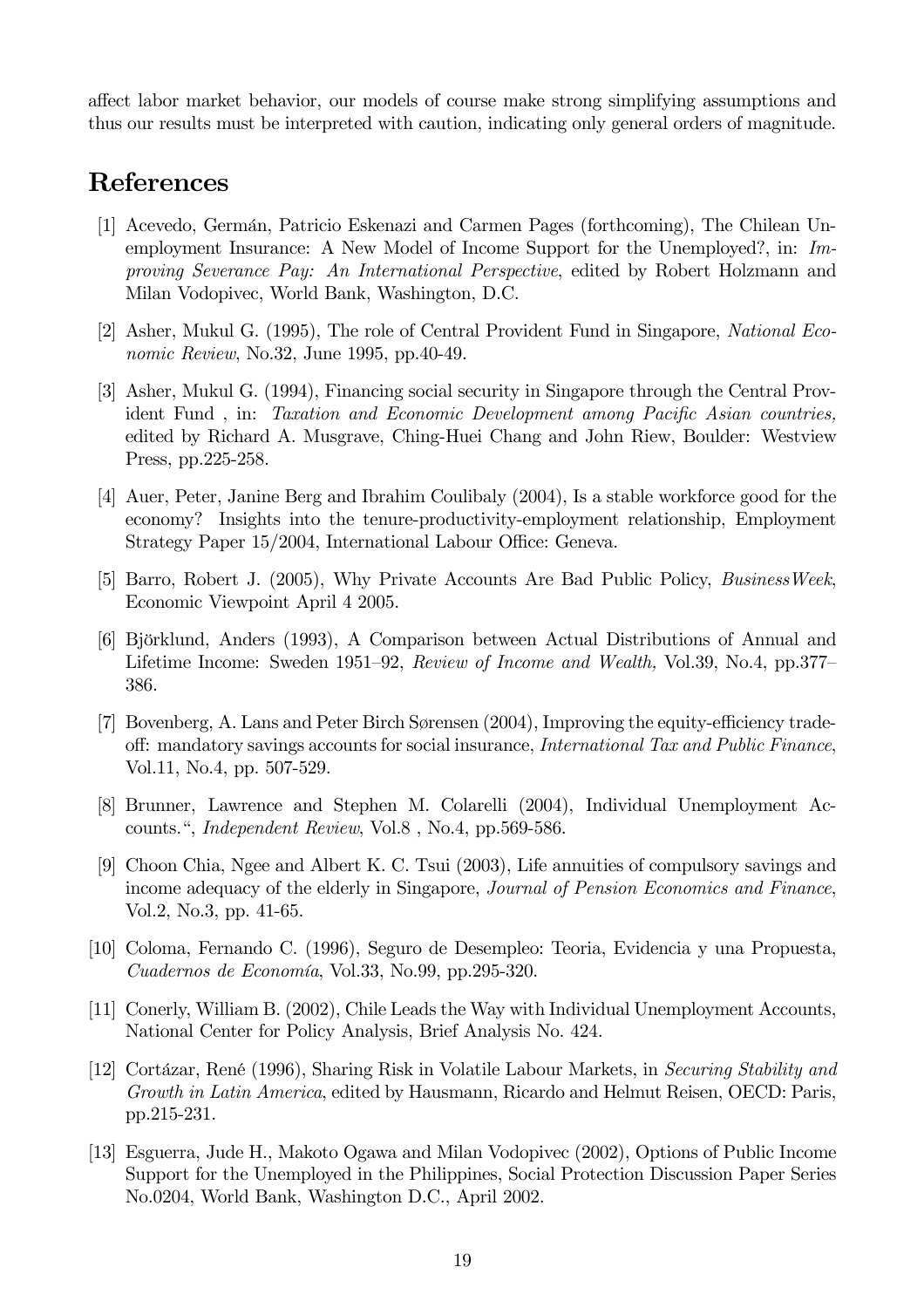- [14] Esguerra, Jude H., Makoto Ogawa and Milan Vodopivec (2001), Income Support for the Unemployed: Options for the Philippines, *Philippine Review of Economics*, Vol.38, No.2, pp.37—66.
- [15] Falkingham, Jane and Ann Harding (1996), Poverty Alleviation vs Social Insurance Systems : a Comparison of Lifetime Redistribution, in: Microsimulation and Public Policy, edited by Ann Harding, Elsevier: Amsterdam at el., Chp.11, pp. 233-266.
- [16] Feldstein, Martin and Daniel Altman (1998), Unemployment Insurance Savings Accounts, NBER Working Paper 6860.
- [17] Fernandez, Enric (2000), To the unemployed : subsidies or liquidity?, UMI: Ann Abor, Michigan.
- [18] Ferrer, Ana M. and W. Craig Riddell (forthcoming), Unemployment Insurance Savings Accounts in Latin America: Overview and Assessment, in: Improving Severance Pay: An International Perspective, edited by Robert Holzmann and Milan Vodopivec, eds, World Bank, Washington, D.C.
- [19] Fölster, Stefan (2001), An Evaluation of Social Insurance Savings Accounts, Public Finance and Management, Vol.1, No.4, pp.420-448.
- [20] Fölster, Stefan (1999), Social Insurance based on Personal Savings, Economic Record, Vol.75, No.228, pp.5-18.
- [21] Fölster, Stefan (1997), Social insurance based on Personal Savings Accounts: a Possible Reform Strategy for Overburdened Welfare States, Kyklos, Vol.50, No.2, pp.253-258.
- [22] Fölster, Stefan and Georgi Trofimov (1999), Social insurance based on Personal Savings Accounts: A Theoretical Analysis, The Swedish Research Institute of Trade Working Paper, pp.1-14.
- [23] Fölster, Stefan, Robert Gidehag, Mike Orszag and Dennis Snower (2003a), Assessing the Effect of Introducing Welfare Accounts in Sweden, in: Alternatives for Welfare Policy, edited by Torben M. Andersen and Per Molander, Cambridge, Mass., pp.255-275.
- [24] Fölster, Stefan, Robert Gidehag, Mike Orszag and Dennis Snower (2003b), Health Accounts and Other Welfare Accounts, CESifo DICE Report 3/2003.
- [25] Goerke, Laszlo (2003), Labour Market Consequences of Unemployment Insurance Savings Accounts (UISAs), unpublished paper presented at CESifo Area Conference on Employment and Social Protection 23-24 May 2003.
- [26] Graetz, Michael J. and Jerry L. Mashaw (1999), True Security: Rethinking American Social Insurance, Yale University Press: New Haven and London.
- [27] Guasch, José Luis (2000), An Alternative to Traditional Unemployment Insurance Programs: A Liquidity-Based Approach against the Risk of Earnings Losses, in: Governance, Equity and Global Markets, Proceedings of the Annual Bank Conference on Development Economics in Europe June 21-23 1999, La Documentation Francaise: Paris.
- [28] Holzmann, Robert (2005), Reforming Severance Pay: Toward an Understanding of Program Rationale, Economic Impact and Reform Options, Empirica, Vol.32, No.3-4, pp.251- 253.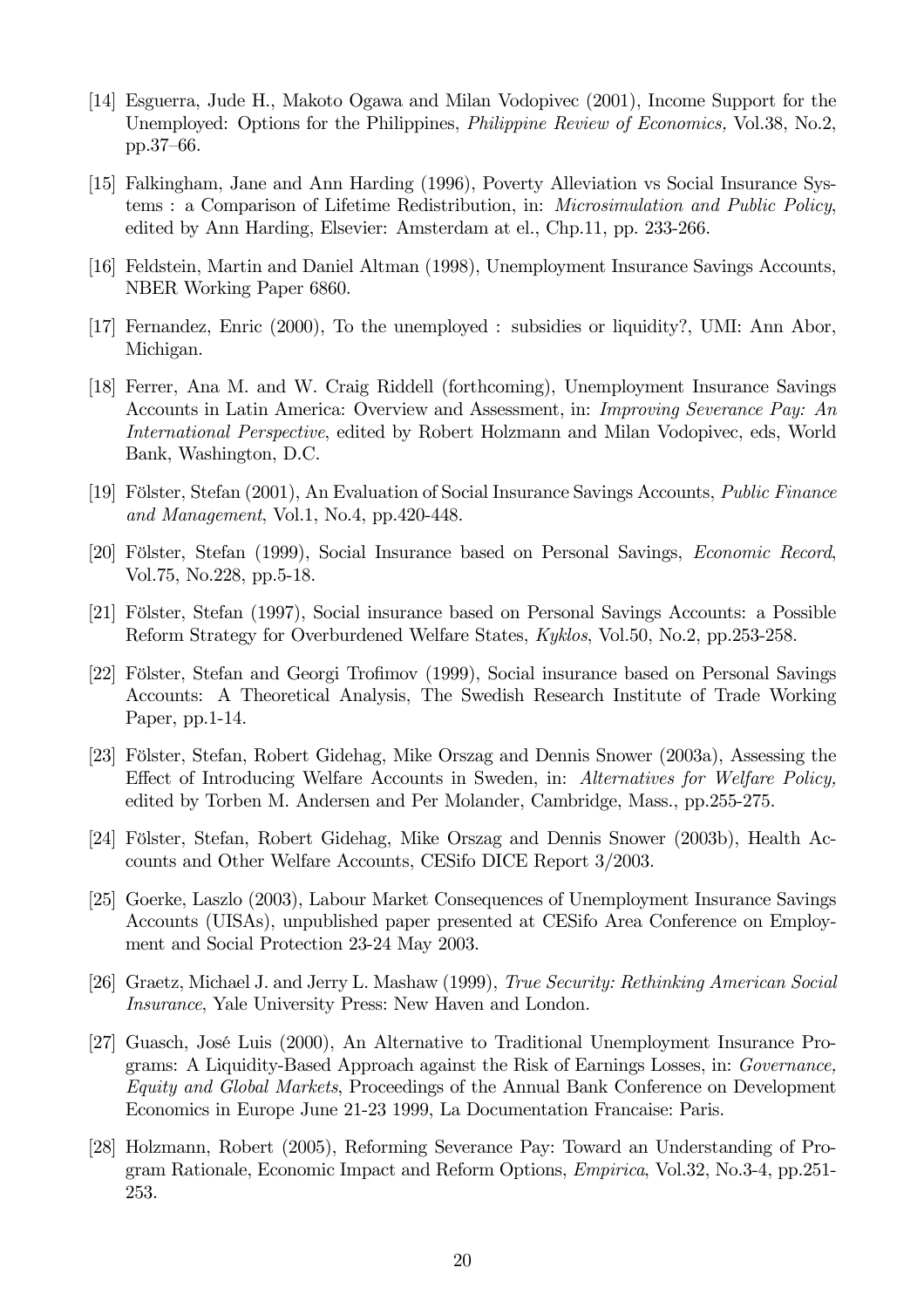- [29] Holzmann, Robert, K. Iyer, and M. Vodopivec (forthcoming), Severance Pay Programs around the World: Rationale, Status, and Reforms, in: Improving Severance Pay: An International Perspective, edited by Robert Holzmann and Milan Vodopivec, eds, World Bank, Washington, D.C.
- [30] Hopenhayn, Hugo A. and Hatchondo, Juan Carlos (forthcoming), The Welfare Consequences of Alternative Designs of Unemployment Insurance Savings Accounts, in: Improving Severance Pay: An International Perspective, edited by Robert Holzmann and Milan Vodopivec, World Bank, Washington, D.C.
- [31] Hur, Jai-Joon (forthcoming), Korean Severance Pay Reform: For Old-age Income Security or Coverage Expansion? For Old-age Income Security or Coverage Expansion?, in: Improving Severance Pay: An International Perspective, edited by Robert Holzmann and Milan Vodopivec, World Bank, Washington, D.C.
- [32] ILO (2001), Protection to the Unemployed: Unemployment Insurance in Latin America, in: Labour Review — Latin America and the Caribbean, Lima, pp.48-52.
- [33] Jaramillo, Miguel and Jaime Saavedra (2005), Severance Payment Programs in Latin America, Empirica, Vol.32, No.3-4, pp.275-307.
- [34] Karni, Edi (1999), Optimal unemployment insurance : a survey, in: Southern Economic Journal, Vol.66, No.2, pp.442-465.
- [35] Kling, Jeffrey R. (2006), Fundamental Restructuring of Unemployment Insurance: Wage-Loss Insurance and Temporary Earnings Replacement Accounts, The Brookings Institution Discussion Paper 2006-05.
- [36] Kock, Udo and Frank A.C. den Butter (2001), Can Individual Unemployment Savings Accounts Resolve Okun's Equity-Efficiency Trade-Off?, alert Amsterdam Research Memorandum 2001-26.
- [37] Koman, Reinhard, Ulrich Schuh and Andrea Weber (forthcoming), The Austrian Severance Payments Reform: Toward a Funded Pension Pillar in: Improving Severance Pay: An International Perspective, edited by Robert Holzmann and Milan Vodopivec, World Bank, Washington, D.C.
- [38] Kugler, Adriana D. (2005), "Wage-shifting effects of severance payments savings accounts in Columbia", Journal of Public Economics, Vol.89, No.2/3, pp.487-500.
- [39] Kugler, Adriana D. (1999), "The Impact of Firing Costs on Turnover and Unemployment: Evidence from the Colombian Labour Market Reform," International Tax and Public Finance Journal, Vol.6, No.3, pp.389—410.
- [40] Lindbeck, Assar and Dennis J. Snower (1988), The Insider-Outsider Theory of Employment and Unemployment, Cambridge, Mass.: MIT Press.
- [41] Mazza, Jacqueline (2000), Unemployment Insurance: Case Studies and Lessons for Latin America and the Caribbean, IADB Working Paper 411, March 2000.
- [42] OECD (2005), *Employment Outlook*, Paris: OECD.
- [43] OECD (2004), *Benefit and Wages: OECD Indicators*, Paris: OECD.
- [44] OECD (1996), *Employment Outlook*, Paris: OECD.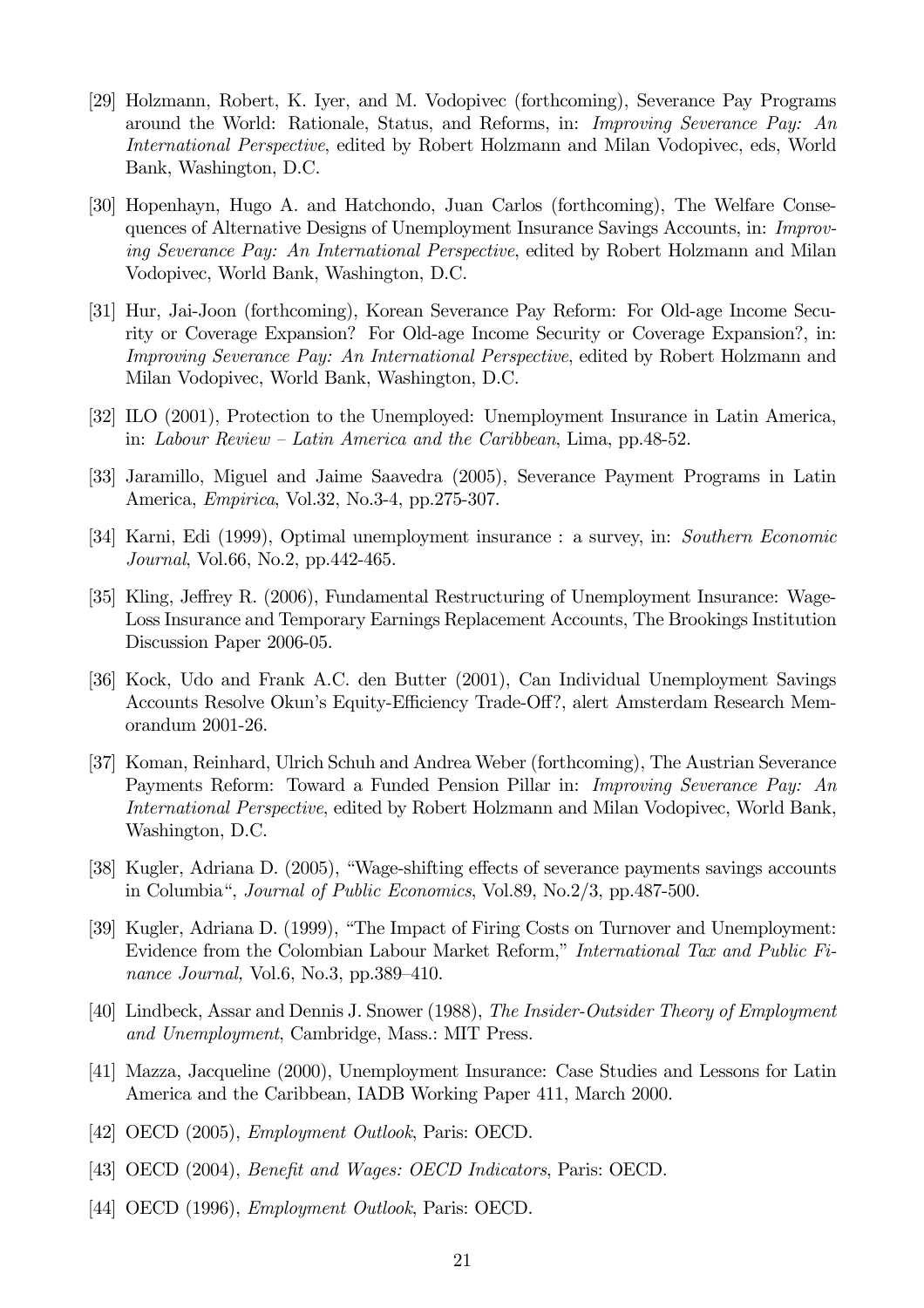- [45] Orszag, J. Michael and Dennis J. Snower (2000), The Effectiveness of Employment Vouchers: A Simple Approach," German Economic Review, Vol. 1, No. 4, pp. 385-419.
- [46] Orszag, J. Michael and Dennis J. Snower (1997), Expanding the Welfare System: a Proposal for Reform, European Economy: Reports and studies 1997, No. 4: The welfare state in Europe: challenges and reforms, pp.101-117.
- [47] Orszag, Michael J., Peter R. Orszag, Dennis J. Snower and Joseph E. Stiglitz (1999), The Impact of Individual Accounts: Piecemeal vs. Comprehensive Approaches, Birkbeck Discussion Paper 99-7, pp.1-19.
- [48] Parsons, D., (forthcomin), Savings Accounts as an Alternative to Job Separation Pay: Theoretical Considerations, in: Improving Severance Pay: An International Perspective, edited by Robert Holzmann and Milan Vodopivec, eds, World Bank, Washington, D.C.
- [49] Phelps, Edmund (1994), Structural Slumps: the Modern Equilibrium Theory of Unemployment, Interest and Assets, Cambridge, Mass.: Harvard Univ. Press.
- [50] Sehnbruch, Kirsten (2006), Unemployment Insurance or Individual Savings Accounts: Can Chile's New Scheme Serve as a Model for other Developing Countries?, International social security view, Vol.59, No.1, pp.27-48.
- [51] Shiller, Robert J. (2006), Life-cycle personal accounts proposal for social security : an evaluation of President Bush's proposal, Journal of policy modeling, Vol.28, No.4, pp.427- 444.
- [52] Shimer, Robert and Iván Werning (2005), Liquidity and Insurance for the Unemployed, NBER Working Paper 11689.
- [53] Sørensen, Peter Birch (2003), Social Insurance Based on Individual Savings Accounts, in: Public Finance and Public Policy in the New Century, edited by Sijbren Cnossen and Hans-Werner Sinn, MIT Press: Cambridge, Mass., pp.303-331.
- [54] Sørensen, Peter Birch, Martin Ino Hansen and A. Lans Bovenberg (2006), Individual Savings Accounts and the Life-Cycle Approach to Social Insurance, EPRU Working Paper Series 2006-03.
- [55] Stiglitz, Joseph E. and Jungyoll Yun (2005), Integration of Unemployment Insurance with Reitrement Insurance, Journal of Public Economics, Vol.89, pp.2037-2067.
- [56] Topel, Robert (1990), Financing unemployment insurance: History, incentives, and reform, in Unemployment Insurance: The Second Half Century, edited by Hansen, W. Lee and James F. Byers, Madison, WI.: Univ. Wisconsin Press, pp.108—135.
- [57] Vodopivec, Milan (2006), Choosing a System of Unemployment Income Support: Guidelines for Developing and Transition Countries, The World Bank Research Observer, Vol. 21, No.1, pp.49-89.
- [58] Vodopivec, Milan and Tomaz Rejec (forthcoming), Unemployment Insurance Savings Accounts: Simulation Results for Estonia, in: Improving Severance Pay: An International Perspective, edited by Robert Holzmann and Milan Vodopivec, World Bank, Washington, D.C.
- [59] Yun, Jungroll (forthcoming), Toward a new Scheme for Unemployment Protection, in: Improving Severance Pay: An International Perspective, edited by Robert Holzmann and Milan Vodopivec, World Bank, Washington, D.C.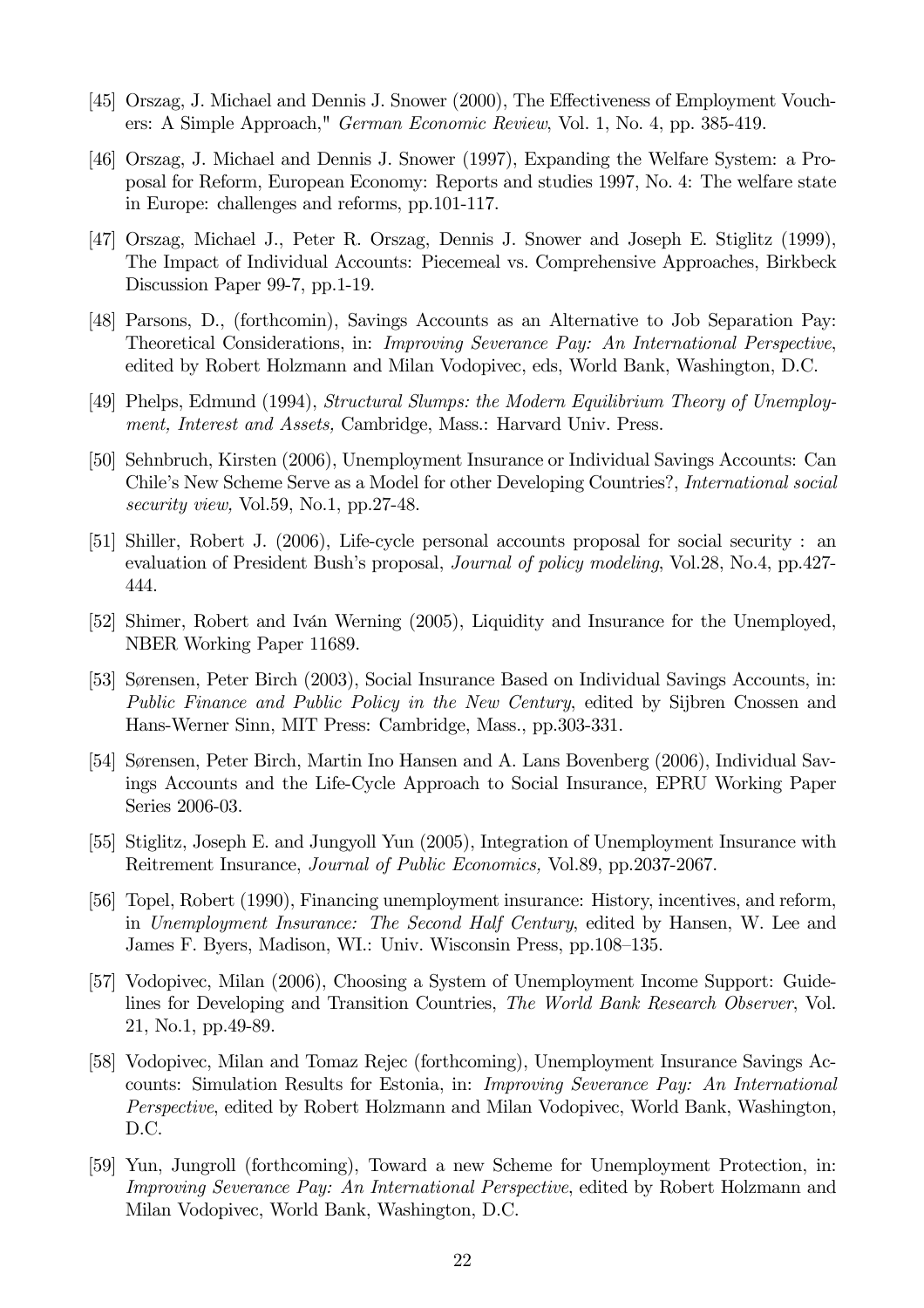## A Appendix

#### A.1 Hiring and Firing Rates

Having assumed that the only way workers perceive they can influence hiring and firing is through the choice of leisure, we provide some microfoundations for such hire and fire rates with a particularily simple model.

There is a large number M of firms, each of which has workers and maximises its present value of profits. Assuming a steady state this is equivalent to maximising one-period profit  $\Pi(L,1)$ :

$$
\Pi(L,1) = [\Gamma(0,l_{y,n}) - w_y - df_y] L + (\Gamma(\psi,l_{y,n}) - w_i) (1 - f_y) L \tag{34}
$$

$$
+\left(\Gamma(0, l_{o,n}) - w_o - \varpi\right)\omega N \frac{U_y}{M} \tag{35}
$$

Here,  $\psi$  captures learning by doing in production,  $\Gamma$  is productivity which depends on experience and effort,  $w_y$  is the wage in period 1,  $w_o$  is the wage of those unemployed when young and then become hired,  $w_i$  is the insider wage, d is the cost of firing a worker,  $\varpi$  is the cost of hiring a worker,  $l_{y,n}$  is the leisure of the young employed and  $l_{o,n}$  of the old employed, N is the number of interviews conducted with each of the young, unemployed workers  $(U<sub>y</sub>)$  and  $\omega$  is the hiring rate at each interview.

Since the purpose of this section is to derive the microfoundations of hire and fire rates, we treat the wages  $w_y$ ,  $w_o$  and  $w_i$  in the model as predetermined. We introduce these wages as separate parameters here because they separately influence the hire and fire decisions.

The first order condition for hiring is that, if the firm is hiring, the shadow value of a worker exceeds the marginal hiring cost:

$$
\lambda = \Gamma(0, l_{o,n}) - w_o > \varpi \tag{36}
$$

When a worker comes for interviews at a firm, the firm's hiring decision is based on comparing the estimated shadow values  $\lambda - \varepsilon$  (where  $\varepsilon$  is a random variable) from hiring the additional employee with marginal training costs  $\varpi$ . At the interview time, the firm does not know how active the worker has been searching for a job so that its estimates of the shadow value are independent of the amount of search of the employee. The hire rate  $\omega$  of the profit-maximising firm then is:

$$
\omega = H(\lambda - \varpi) \tag{37}
$$

where H is the cumulative distribution function of  $\varepsilon$ .

Workers know the hire rate and have a time endowment of 1 when unemployed and obtaining an interview takes c units of time. Workers who do one interview are hired with a probability  $\omega$ ; if they are not hired (with probability  $(1 - \omega)$ ), they may proceed to a second interview and be hired with a probability  $\omega$ . Thus each worker's hiring rate (the total probability of being hired) is:

$$
h_y = \omega \sum_{j=0}^{N-1} (1 - \omega)^j = 1 - (1 - \omega)^N
$$
\n(38)

The hiring rate may now be expressed in terms of the unemployed worker's leisure. Given that the total time endowment (to be split into search and leisure) is 1, then  $N$  interviews take  $cN$ units of time. Thus, leisure when unemployed is  $(1 - cN)$  so that  $N = (1 - l_{y,u})/c$ . Hence

$$
h_y(l_{y,u}) = 1 - (1 - \omega)^{\frac{(1 - l_{y,u})}{c}}
$$
\n(39)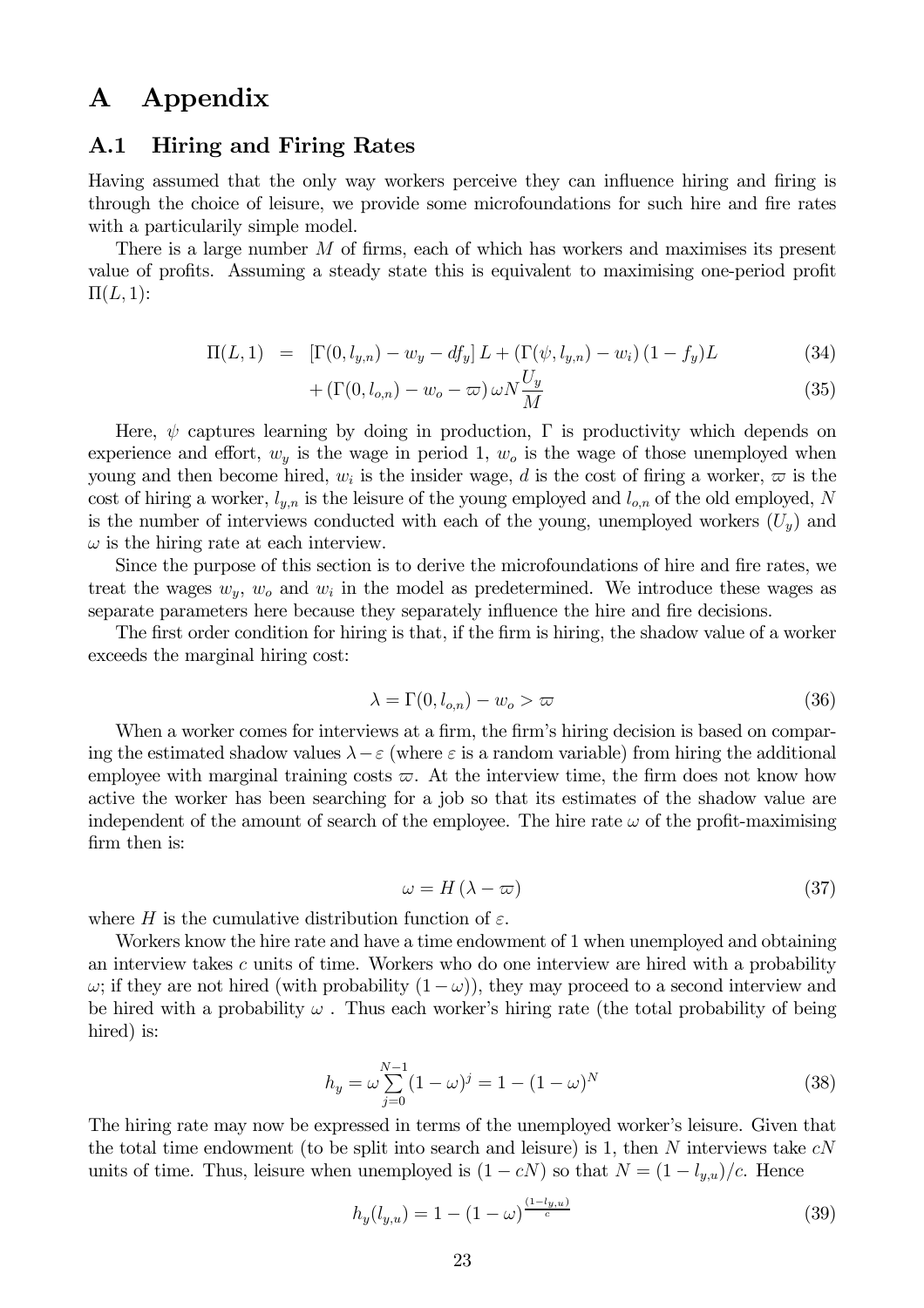which is decreasing in leisure when unemployed. A linear approximation of eq. 39 is

$$
h_y(l_{y,u}) = \log(1 - \omega)((l_{y,u} - 1)/c)
$$
\n(40)

which can be rewritten as eq. 18, with hiring propensity  $\theta$  and search cost parameter a. The hiring rate function formulation implicitly assumes that workers take the wage as given.

The first order condition of the profit maximisation problem eq. 34 for firing is that a worker will be fired if

$$
\Gamma(\psi, l_{y,n}) - w_i < -d \tag{41}
$$

so that a worker is fired when her discounted future contribution to profits falls below minus marginal firing costs d. Because the worker is working on projects which may take more than one period, her first period effort will influence her second period productivity. This effect is captured through the random parameter  $\psi$  which measures "learning by doing".

Since the learning by doing parameter is random, firing is stochastic and the probability of firing a worker is given by the probability that the following equation is negative:

$$
\Gamma(\psi, l_{y,n}) - w_i - d < 0 \tag{42}
$$

To simplify analysis, we assume that  $\Gamma(\psi, l_{y,n})$  is linear:

$$
\Gamma(\psi, l_{y,n}) = (\zeta - l_{y,n}) \psi \tag{43}
$$

Hence, the probability of firing the worker is:

$$
f = G\left(\frac{\chi}{\zeta - l_{y,n}}\right) \tag{44}
$$

where G is the cumulative density function of  $\psi$  and  $\chi = \frac{\beta w - d}{\beta}$ . Here, the firing rate is increasing in the level of leisure on the job as well as increasing in the wage  $w$ . The cumulative density function  $G$  can take a variety of forms but we can construct a first order approximation in terms of  $l_{y,n}$  about  $l_{y,n} = l$  :

$$
f_y(l_{y,n}) = \varphi + \phi l_{y,n} \tag{45}
$$

with firm firing propensity  $\phi$ .

Someone who exhibits full effort and does not shirk at all should not be fired which can be achieved by setting  $\varphi = 0$ , as in eq. 19. The parameters will depend on a number of other parameters including the wage.43

#### A.2 Mean Duration of Job Tenure

Assume duration independent transition and a steady state. The probability of being fired each period is  $f_y$ . Then the probability of being fired after t periods is

$$
f_y(1 - f_y)^{t-1} \tag{46}
$$

Thus the mean duration of employment is

$$
f_y \sum_{t=1}^{\infty} t \left( 1 - f_y \right)^{t-1} \tag{47}
$$

which can be rewritten as

$$
f_y \sum_{t=i}^{\infty} \sum_{i=1}^{\infty} (1 - f_y)^{i-1} = \frac{1}{f_y}
$$
 (48)

Hence, if the rate of outflow from employment is  $f_y$ , the mean duration of job tenure is  $1/f_y$ .

<sup>&</sup>lt;sup>43</sup>Another way of justifying this functional form for the firing function is in terms of a shirking model (see Phelps (1994), chapter 15 for details).